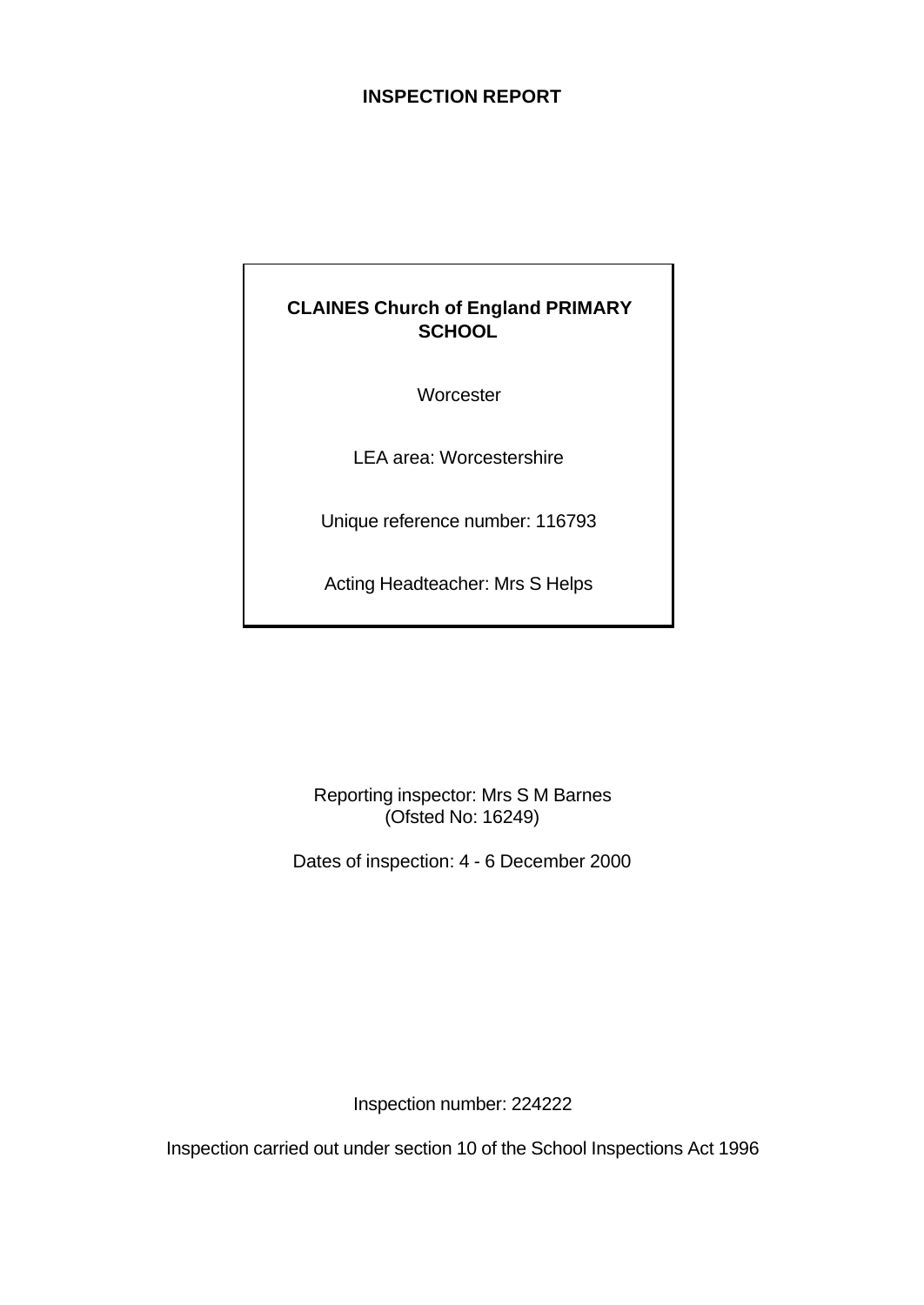© Crown copyright 2001

This report may be reproduced in whole or in part for non-commercial educational purposes, provided that all extracts quoted are reproduce verbatim without adaptation and on condition that the source and date thereof are stated.

Further copies of this report are obtainable from the school. Under the School Inspections Act 1996, the school must provide a copy of this report and/or its summary free of charge to certain categories of people. A charge not exceeding the full cost of reproduction may be made for any other copies supplied.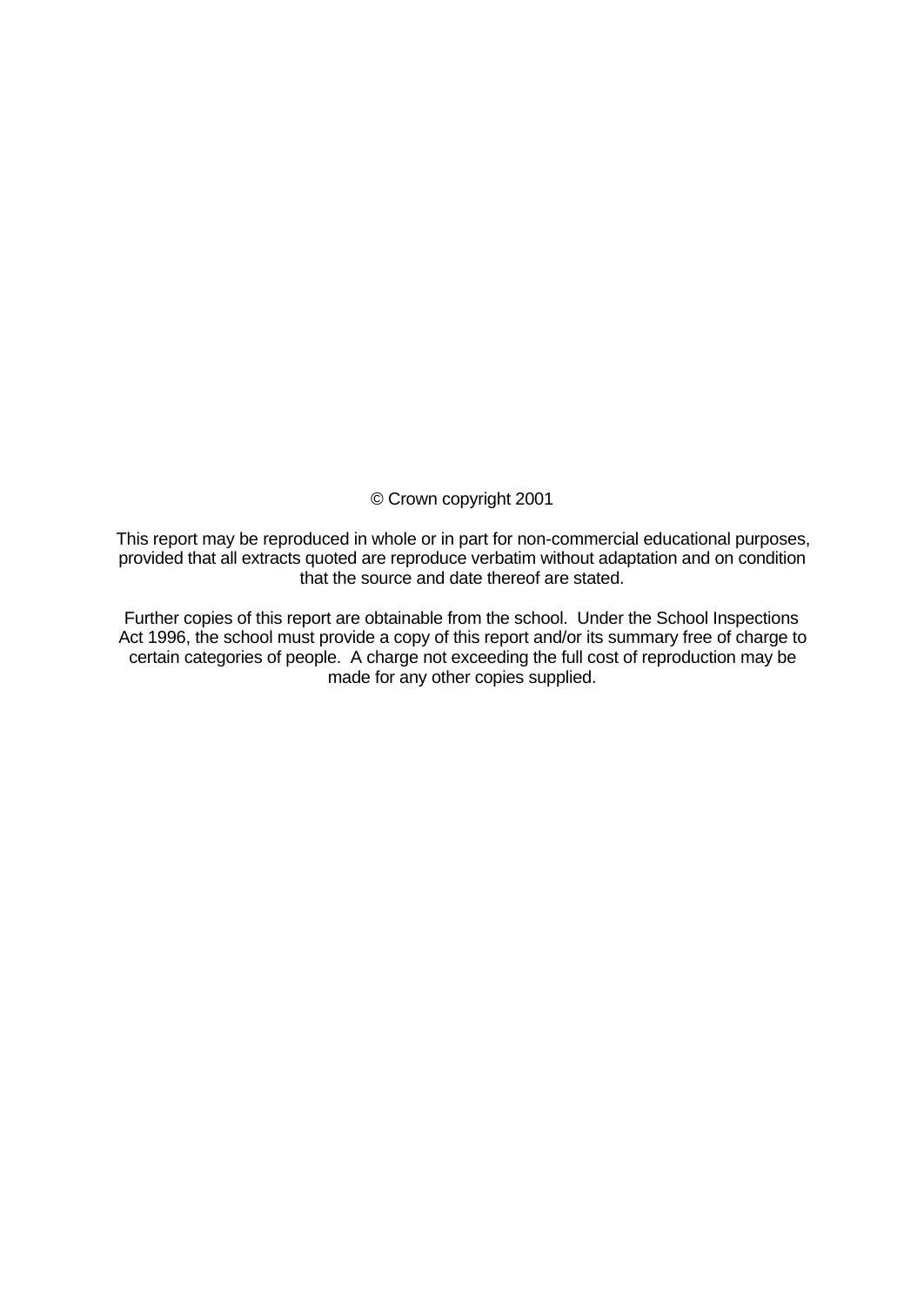# **INFORMATION ABOUT THE SCHOOL**

| Type of school:        | Primary                            |
|------------------------|------------------------------------|
| School category:       | <b>Voluntary Controlled</b>        |
| Age range of pupils:   | 4-11 years                         |
| Gender of pupils:      | Mixed                              |
|                        |                                    |
| School address:        | Schoolbank<br>Claines<br>Worcester |
| Postcode:              | WR37RW                             |
| Telephone number:      | 01905 451235                       |
| Fax number:            | 01905 453522                       |
|                        |                                    |
| Appropriate authority: | The Governing Body                 |

Name of chair of governors: Mrs M Howard

Date of previous inspection: 2 - 5 December 1996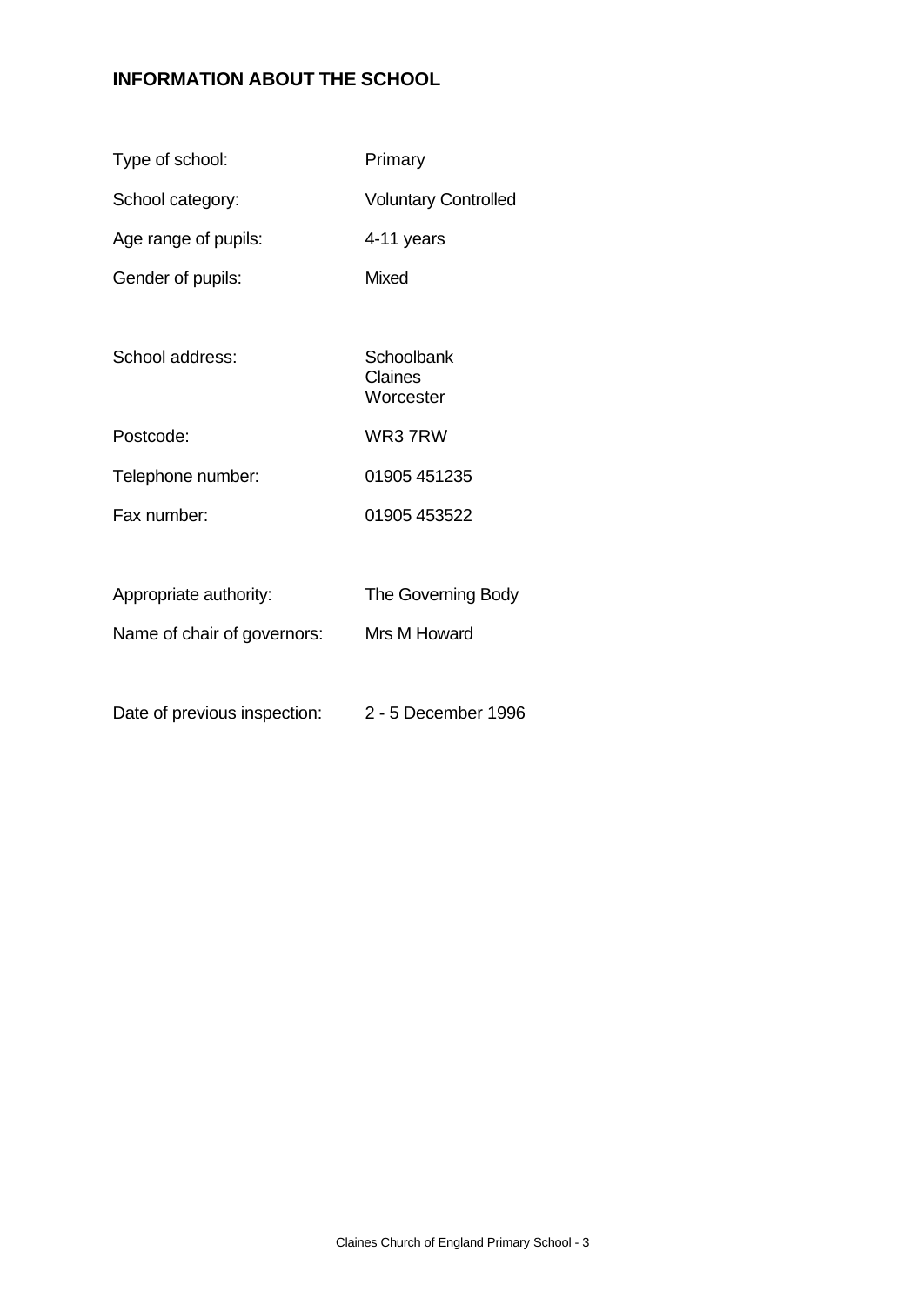## **INFORMATION ABOUT THE INSPECTION TEAM**

| <b>Team members</b> |                      |  |  |  |
|---------------------|----------------------|--|--|--|
| Mrs S M Barnes      | Registered inspector |  |  |  |
| (Ofsted No: 16249)  |                      |  |  |  |
| Mr W Cook           | Lay inspector        |  |  |  |
| (Ofsted No: 13279)  |                      |  |  |  |
| Mr D Price          | Team inspector       |  |  |  |
| (Ofsted No: 8534)   |                      |  |  |  |

The inspection contractor was:

Cambridge Education Associates Limited Demeter House Station Road **Cambridge** CB1 2RS

Any concerns or complaints about the inspection or the report should be raised with the inspection contractor. Complaints that are not satisfactorily resolved by the contractor should be raised with OFSTED by writing to:

> The Registrar Inspection Quality Division The Office for Standards in Education Alexandra House 33 Kingsway London WC2B 6SE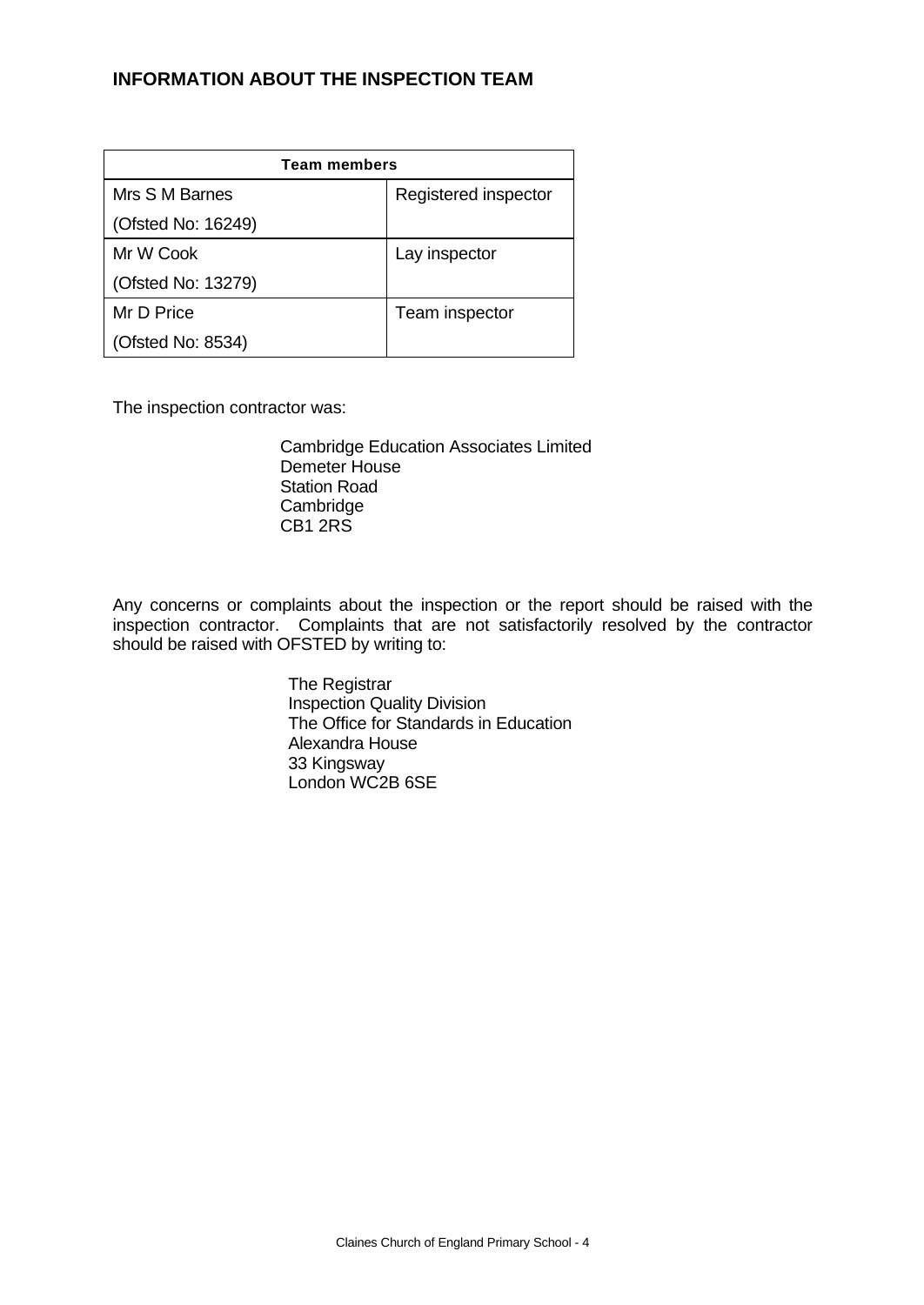# **REPORT CONTENTS**

Page

## **PART A: SUMMARY OF THE REPORT 6**

Information about the school How good the school is What the school does well What could be improved How the school has improved since its last inspection **Standards** Pupils' attitudes and values Teaching and learning Other aspects of the school How well the school is led and managed Parents' and carers' views of the school

## **PART B: COMMENTARY**

| <b>WHAT THE SCHOOL DOES WELL</b>              |    |
|-----------------------------------------------|----|
| <b>WHAT COULD BE IMPROVED</b>                 | 14 |
| WHAT SHOULD THE SCHOOL DO TO IMPROVE FURTHER? | 16 |
| <b>PART C: SCHOOL DATA AND INDICATORS</b>     |    |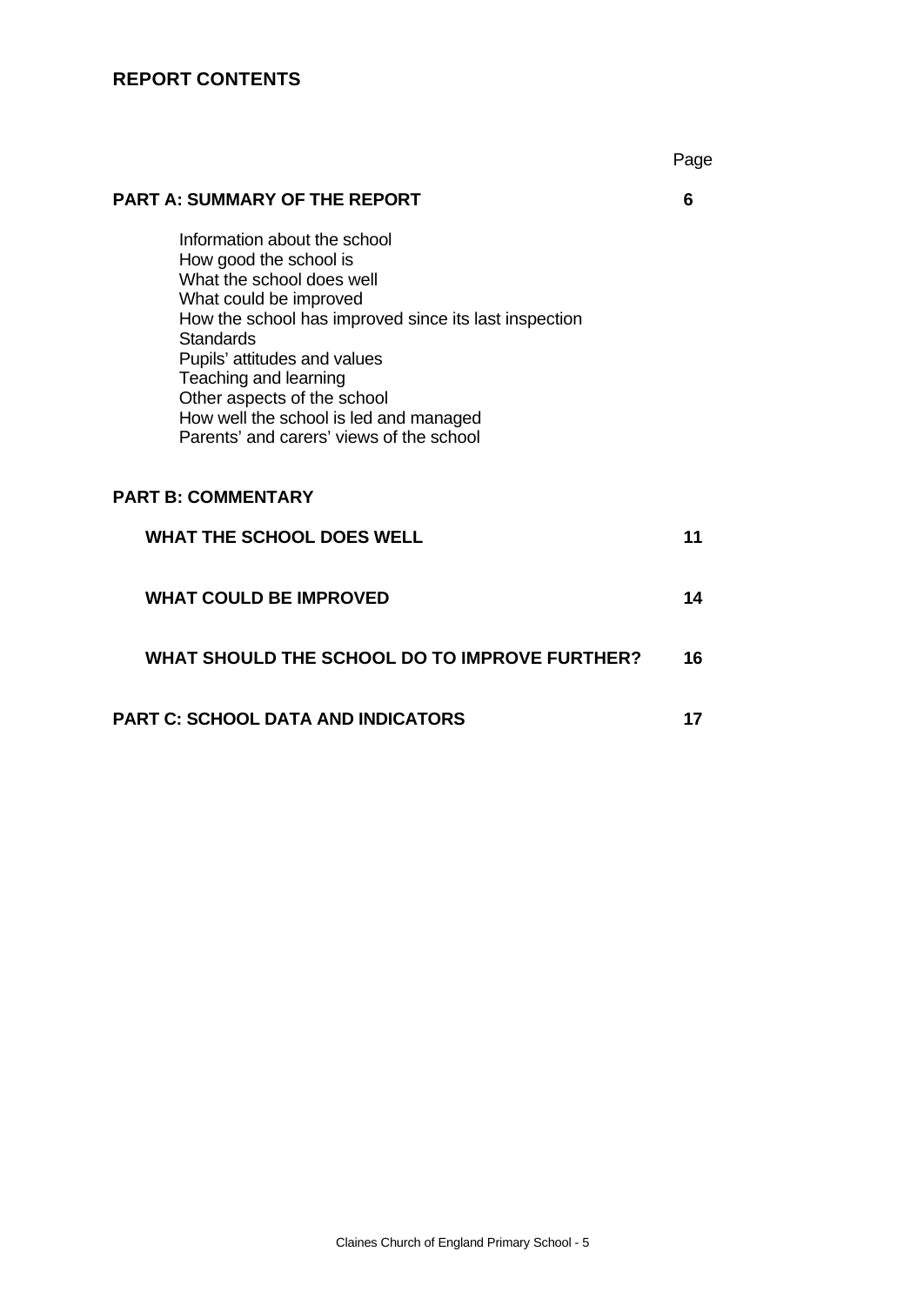# **PART A: SUMMARY OF THE REPORT**

#### **INFORMATION ABOUT THE SCHOOL**

Claines Church of England Voluntary Controlled Primary School is an average sized, one form entry, school with 202 boys and girls on roll. It is situated in a semi-rural environment on the outskirts of the City of Worcester. The majority of the pupils come from the villages of Claines, Fernhill Heath and the surrounding area. The number of pupils eligible for free school meals is well below average. There are 28 pupils on the school's register of special educational needs and this is also below average. Thirteen pupils were at stages 3-5 on the register and one pupil had a statement of their need at the time of the inspection. Very few of the pupils are from ethnic minority groups and virtually all of the pupils speak English as their first language. The intake of the school is mixed but in the main the pupils come from favourable socio-economic backgrounds. The previous inspection reported that the attainment of children on entry to the reception class was above average and this continues to be the case. At the time of the inspection the school had had an acting headteacher for two terms.

#### **HOW GOOD THE SCHOOL IS**

The school has many strengths and, overall, provides an acceptable standard of education for its pupils. The teaching is satisfactory overall and a significant proportion of the teaching observed was good. The leadership is satisfactory overall, although there have been weaknesses in monitoring pupils' progress and the standards they attain in the long term. There has been satisfactory improvement in the issues raised by the previous inspection. Significant improvement has been effected in some areas of the curriculum, such as information and communication technology. A higher than average proportion of pupils attain standards above those normally expected of pupils of eleven at the end of Key Stage 2. However, in some areas, such as in writing at Key Stage 1 and the early part of Key Stage 2 and science at Key Stage 2, the overall progress made by pupils is unsatisfactory. The school provides satisfactory value for money.

#### **What the school does well**

- The provision that the school makes for the spiritual, moral, social and cultural development of its pupils is good and is a major strength. As a result, pupils' personal development and behaviour are good.
- Pupils are currently making good progress in developing their skills in information and communication technology.
- There is good provision for children under five in the reception class and they make satisfactory progress in all six areas of learning for children of that age.
- The provision for pupils with special educational needs is good and they make good progress towards their learning targets.
- Links with parents are good and have a positive impact on pupils' learning.
- There has been good progress in the development of assessment and the analysis of data.

#### **What could be improved**

- Pupils make unsatisfactory progress in writing at both key stages.
- Progress in science is unsatisfactory at Key Stage 2.

*The areas for improvement will form the basis of the governors' action plan.*

Given the above average attainment of pupils on entry, the strong support of parents and the good resources available, the school is underachieving in science at Key Stage 2 and writing at both key stages.

## **HOW THE SCHOOL HAS IMPROVED SINCE ITS LAST INSPECTION**

The school was last inspected in December 1996. At that time, attainment was above average overall at both key stages. Pupils made at least satisfactory and often good progress in English, mathematics and most other subjects. However, key issues were highlighted to improve practice in assessment, refine and develop planning, improve the use of information and communication technology and improve communication with parents. Since that time the school has made a satisfactory level of improvement overall. Communication with parents is now good. There has been a good level of improvement in pupils' use of information and communication technology. Assessment in English and mathematics has been well developed and tracking systems are in place. However, the use of the information thus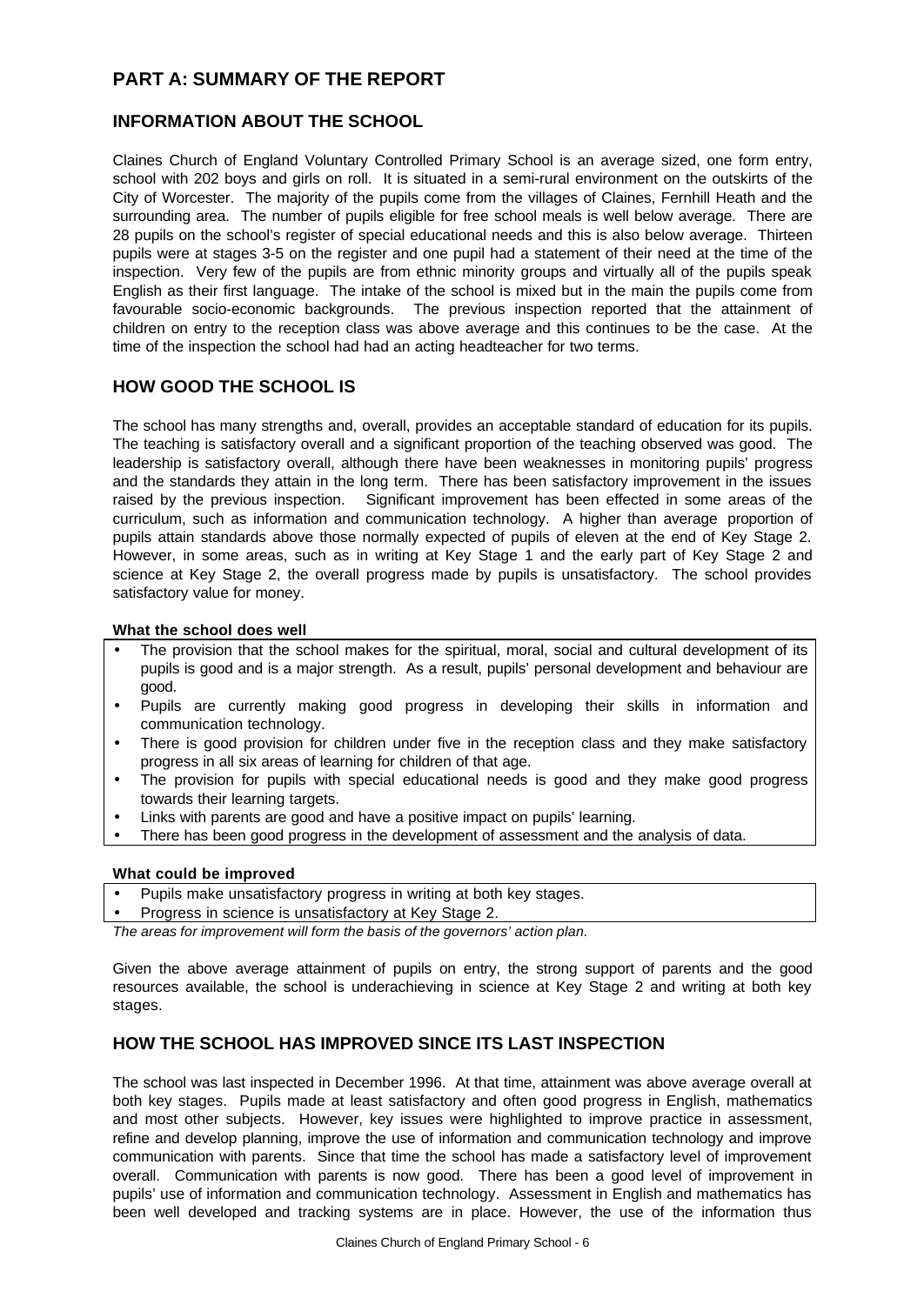provided, to achieve a suitable match of work to pupils' abilities across the school and to try to raise standards, is only very recent. Teachers' individual planning is developing satisfactorily overall, although the needs of average and lower-attaining pupils are still not always effectively met in all lessons.

## **STANDARDS**

The table shows the standards achieved by 11-year-olds based on average point scores in National Curriculum tests.

|                    |      |             | <b>Compared with</b> |      |                                     |        |
|--------------------|------|-------------|----------------------|------|-------------------------------------|--------|
| Performance in:    |      | all schools | similar<br>schools   | Key  |                                     |        |
|                    | 1998 | 1999        | 2000                 | 2000 |                                     |        |
| English            | A    | A           | B                    | C    | well above average<br>above average | A<br>B |
| <b>Mathematics</b> | A    | A           | A                    | в    | average<br>below average            | D      |
| Science            | C    | A           | B                    | С    | well below average                  | Ε      |

From the table above it can be seen that results in the end of key stage tests in English at Key Stage 2 were well above average in 1998 and 1999 and above average in 2000. When compared to the results attained in similar schools, the results were average. A higher than average proportion of the pupils attained the higher Level 5 and the proportion attaining Level 4 or above was also above average. In 2000 at Key Stage 1, the proportion of pupils attaining Level 2 or better in reading was above average but was average when compared with similar schools. The proportion attaining Level 2 or better in writing was average but well below average compared to similar schools, despite the attainment of that cohort being above average on entry to the school. Currently, standards in reading are average at Key Stage 1 and above average at Key Stage 2. Standards in writing are average at Key Stage 1. At the start of Key Stage 2, pupils make unsatisfactory progress and standards decline. However, progress is better for the oldest pupils and by the end of the key stage standards in English are above average overall.

In mathematics, standards in the end of key stage tests at the end of Key Stage 2 have been consistently well above the national average and above average compared to similar schools. In 2000 the proportion of pupils attaining Level 5 was very high and was in the top five per cent compared to national figures. At Key Stage 1, the proportion of pupils attaining Level 2 or above was below the national average and well below similar schools. Currently, however, standards are average at the end of Key Stage 1 and above average at the end of Key Stage 2.

In science, the results of the end of key stage tests at seven have been consistently good. Results at eleven have been more variable. In 1998 they were average and in 1999 they were well above average. In 2000, they were above average compared to all schools but average compared to similar schools. The proportion of pupils who attained Level 5 was also well above average. Currently, standards in science are above average at the end of Key Stage 1 and average at the end of Key Stage 2. While higher-attaining pupils make steady progress and pupils with special educational needs are well supported, the progress of the majority is unsatisfactory at Key Stage 2. This is most particularly the case in the development of the skills of scientific enquiry.

In information and communication technology, pupils are generally making good progress throughout the school and standards are in line with those expected of pupils at seven and eleven. Standards in the subject were a key issue at the time of the previous inspection and good progress has been made in resolving that issue.

Children under five in the reception class make satisfactory progress in all six areas of the foundation curriculum.

Pupils with special educational needs make good progress towards their learning targets.

## **PUPILS' ATTITUDES AND VALUES**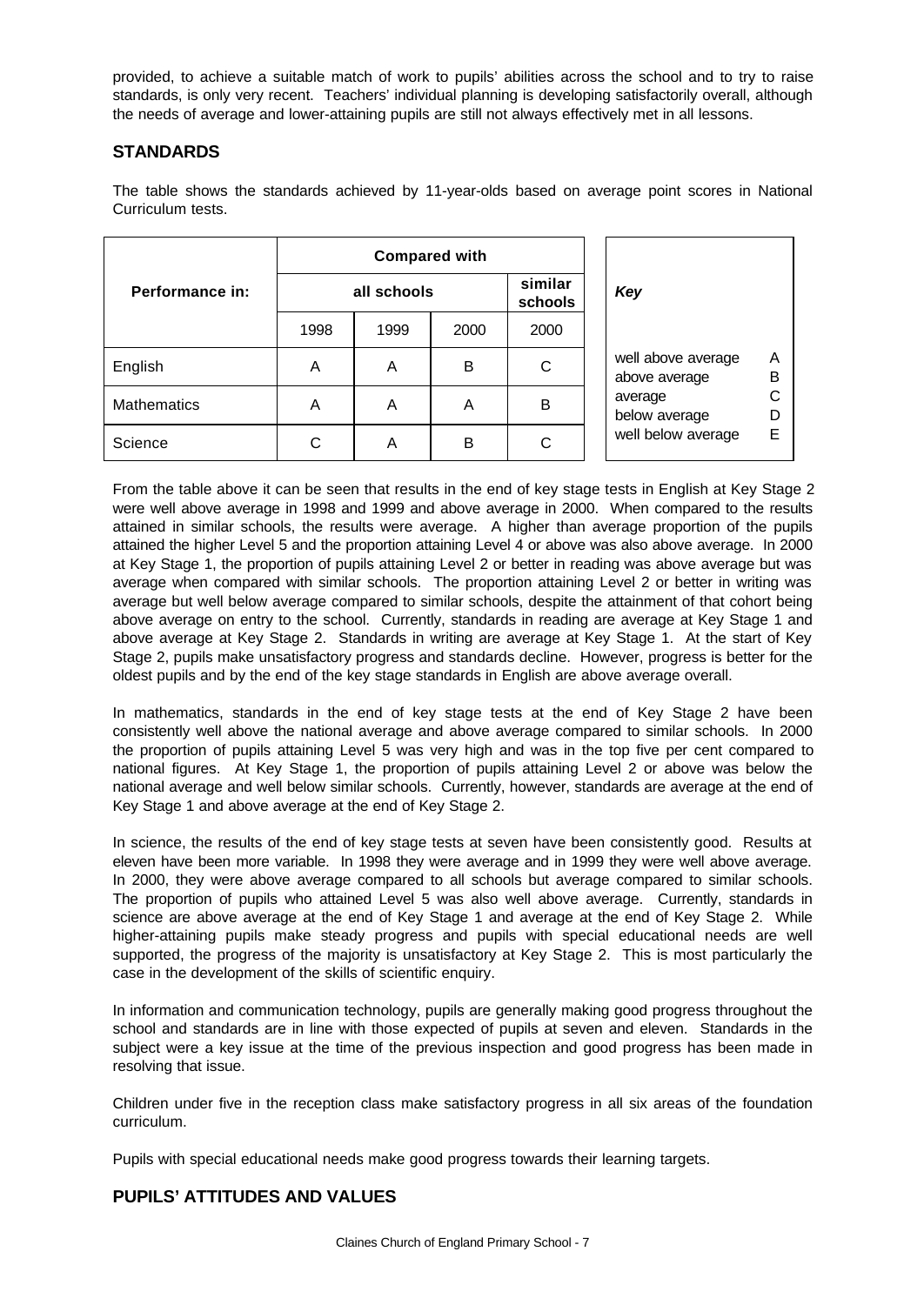| <b>Aspect</b>                             | <b>Comment</b>                                                                                                                                                                                                                             |
|-------------------------------------------|--------------------------------------------------------------------------------------------------------------------------------------------------------------------------------------------------------------------------------------------|
| Attitudes to the school                   | Pupils' attitudes to school are good. They listen attentively to their<br>teachers and generally try hard.                                                                                                                                 |
| Behaviour, in and out of<br>classrooms    | Behaviour is good throughout the school. Pupils are well behaved in<br>lessons and around the school. There have been no exclusions in recent<br>years.                                                                                    |
| Personal development and<br>relationships | The personal development of the pupils is good. They have a good<br>understanding of the effect of their actions on others. They respect the<br>values, feelings and beliefs of others and are polite and considerate in<br>their actions. |
| Attendance                                | Attendance is good. Pupils are punctual and lessons start on time.                                                                                                                                                                         |

Pupils' attitudes, behaviour and personal development are a result of the good provision that the school makes for personal, spiritual, moral, social and emotional development and the good links with parents, who approve of the values the school teaches.

## **TEACHING AND LEARNING**

| <b>Teaching of pupils:</b> | aged up to 5 years |              | aged 7-11 years |  |
|----------------------------|--------------------|--------------|-----------------|--|
| Lessons seen overall       | satisfactory       | satisfactory | satisfactory    |  |

*Inspectors make judgements about teaching in the range: excellent; very good; good; satisfactory; unsatisfactory; poor; very poor. 'Satisfactory' means that the teaching is adequate and strengths outweigh weaknesses.*

On the basis of lessons seen, scrutiny of work and tracking or pupils progress, the quality of teaching is satisfactory overall throughout the school. During the inspection the great majority of the teaching was at least satisfactory and much of the teaching was good. Ninety four per cent of the teaching was at least satisfactory and more than half of the teaching observed was good. Eleven per cent of the teaching was very good. However, six per cent of the teaching was unsatisfactory. Teachers are hard working and care deeply about the pupils in their care. The quality of teaching in some subjects, such as information and communication technology, is good. As a result, pupils throughout the school are making good progress in their learning in this area. The quality of teaching of children under five is satisfactory and they make steady progress in their learning as a result. The quality of teaching in mathematics is satisfactory overall. Teaching in English is variable. While the teaching of reading is sound throughout the school, teaching of writing in some parts of the school is unsatisfactory as it does not result in pupils making sufficient progress. Pupils make unsatisfactory progress overall in their writing at Key Stage 1 and the early part of Key Stage 2 due to a combination of factors. These include unsatisfactory planning, which limits opportunities for pupils to develop the skills of extended writing, and also some unsatisfactory teaching.

The teaching of pupils with special needs is good and as a result they make good progress towards their learning targets. The teaching of higher-attaining pupils is good overall and they make generally good progress.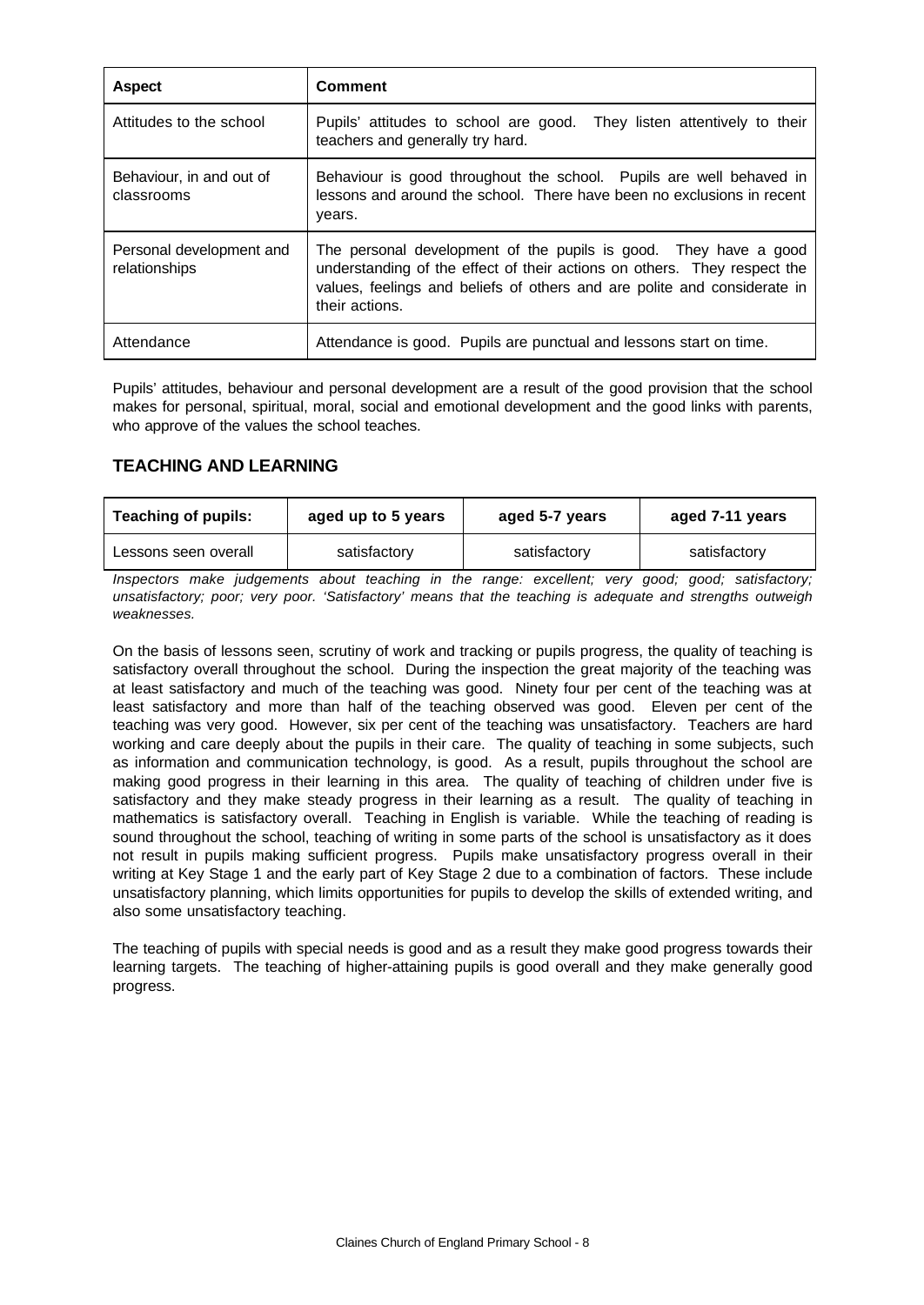## **OTHER ASPECTS OF THE SCHOOL**

| <b>Aspect</b>                                                                                        | Comment                                                                                                                                                                                                                                                                                                                                                                                                                                                                                                                                                                                                                                          |
|------------------------------------------------------------------------------------------------------|--------------------------------------------------------------------------------------------------------------------------------------------------------------------------------------------------------------------------------------------------------------------------------------------------------------------------------------------------------------------------------------------------------------------------------------------------------------------------------------------------------------------------------------------------------------------------------------------------------------------------------------------------|
| The quality and range of the<br>curriculum                                                           | The quality and range of the curriculum is satisfactory overall. However,<br>the organisation of the teaching of some aspects has weaknesses. For<br>example, there are limited opportunities for younger pupils to develop<br>their skills in writing. The planning of lessons, involving whole afternoon<br>sessions in science, for example, does not enable teachers to plan<br>effectively to meet the needs of all pupils. There are too few<br>opportunities for pupils to develop their skills of scientific enquiry, as<br>topics tend to be subject based, and some have a far stronger emphasis<br>within the curriculum than others. |
| Provision for pupils with<br>special educational needs                                               | The provision for pupils with special educational needs is good. They are<br>well supported. Individual Educational Plans are clear and reviewed<br>regularly. Parents, teachers and support staff work together effectively to<br>ensure that pupils make good progress towards these targets.                                                                                                                                                                                                                                                                                                                                                  |
| Provision for pupils'<br>personal, including spiritual,<br>moral, social and cultural<br>development | The provision for pupils' personal, spiritual, moral, social and cultural<br>development is good. This represents maintenance of the high standards<br>noted at the time of the previous inspection.                                                                                                                                                                                                                                                                                                                                                                                                                                             |
| How well the school cares<br>for its pupils                                                          | Procedures for child protection and pupil welfare are good. There are<br>good procedures in place to monitor and support pupils' personal<br>development.                                                                                                                                                                                                                                                                                                                                                                                                                                                                                        |

The school works effectively with parents and in this respect has made good progress since the previous inspection, as communication with them was identified as a key issue. The quality of information provided for parents is good and they are suitably involved in their children's education.

## **HOW WELL THE SCHOOL IS LED AND MANAGED**

| <b>Aspect</b>                                                            | <b>Comment</b>                                                                                                                                                                                                                                                                                                                                                                                                                                                                   |
|--------------------------------------------------------------------------|----------------------------------------------------------------------------------------------------------------------------------------------------------------------------------------------------------------------------------------------------------------------------------------------------------------------------------------------------------------------------------------------------------------------------------------------------------------------------------|
| Leadership and<br>management by the head-<br>teacher and other key staff | The leadership and management of the school by the headteacher and<br>key staff are satisfactory overall. There have been unsatisfactory<br>elements to the leadership overall in the past; for example, in the<br>monitoring of standards and taking effective action. However, the acting<br>headteacher has recently started to make good progress in this area of<br>management.                                                                                             |
| How well the governors fulfil<br>their responsibilities                  | The governing body is suitably effective in fulfilling its responsibilities.<br>They have an appropriate understanding of the strengths and<br>weaknesses of the school.                                                                                                                                                                                                                                                                                                         |
| The school's evaluation of<br>its performance                            | The school has made satisfactory progress overall in monitoring and<br>evaluating its performance. There has been some monitoring of teaching.<br>However, curriculum co-ordinators have not all monitored teaching and<br>learning in their subjects or scrutinised work in pupils' books. Monitoring<br>has been focused in the main on teachers' planning and not on actual<br>teaching or the progress pupils make. This has led to a decline in<br>standards in some areas. |
| The strategic use of<br>resources                                        | The strategic use of resources is satisfactory overall. Specific grants are<br>used effectively. Educational procedures are suitably supported through<br>the school's financial planning. The principles of best value are<br>appropriately applied.                                                                                                                                                                                                                            |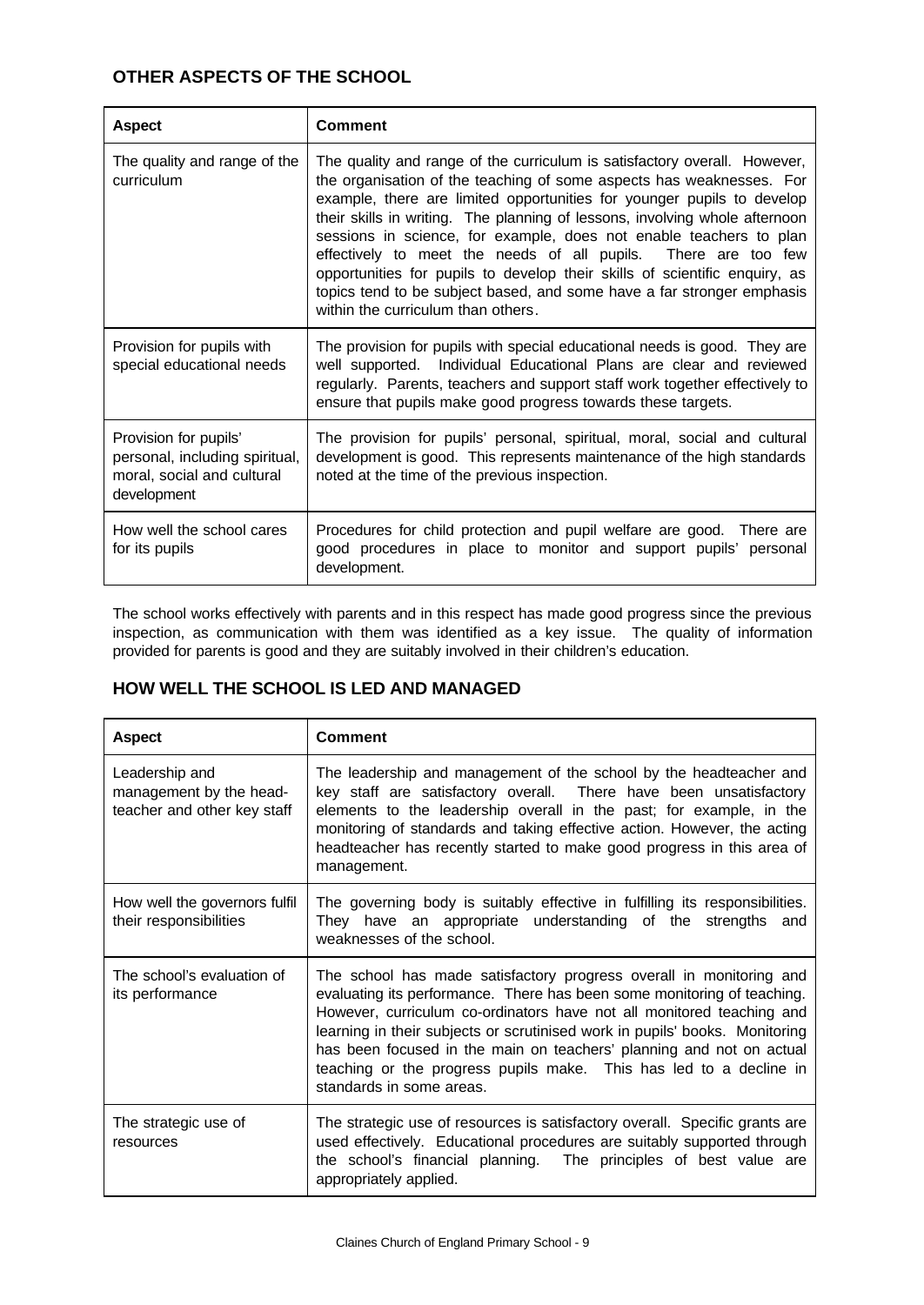## **PARENTS' AND CARERS' VIEWS OF THE SCHOOL**

| What pleases parents most                              | What parents would like to see improved         |
|--------------------------------------------------------|-------------------------------------------------|
| Children like school.                                  | A significant proportion of parents would like  |
| The teaching is good and pupils make good              | to see more extra-curricular activities outside |
| progress as a result.                                  | lessons.                                        |
| The school expects all pupils to do their best $\cdot$ | Some parents do not think the school is well    |
| and behaviour is good.                                 | led and managed.                                |
| The school helps pupils to become mature $\cdot$       | A small proportion felt they were not well      |
| and responsible.                                       | informed.                                       |

The school places suitable emphasis on pupils' personal and social development. It helps them to become mature and responsible members of the community. Pupils are happy in school, they are expected to try hard and their behaviour is good. Teaching is satisfactory overall and as a result pupils make generally satisfactory progress in their learning. In the view of the inspection team, there is a suitable amount and range of extra-curricular activities. The management and leadership of the school are satisfactory. Information for parents is good.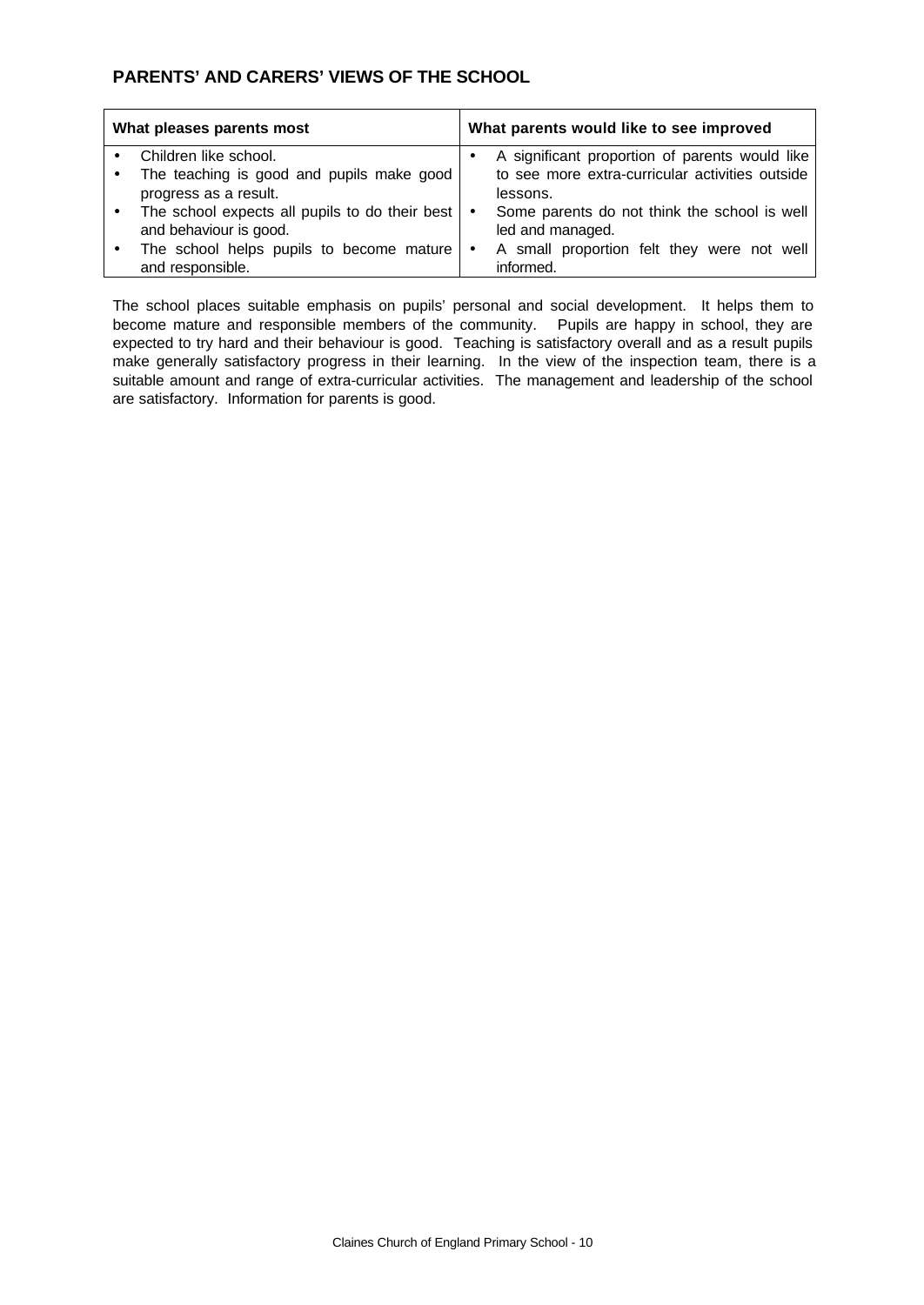## **PART B: COMMENTARY**

#### **WHAT THE SCHOOL DOES WELL**

#### **The provision for pupils' spiritual, moral, social and cultural development**

- 1. The provision for pupils' spiritual, moral, social and cultural development is good overall and is a major strength of the school. This reflects the findings of the previous inspection, when provision was also judged to be good. Parents are strongly supportive of this aspect of school life and view it as a strength.
- 2. Provision for pupils' spiritual development is good. The strong Christian ethos of the school is reflected in all aspects of daily life. There is good involvement with the local church and the school is very much part of the local Christian community. Visits to the local church regularly enhance pupils' learning, as when pupils in Year 2 were studying Advent as part of their work in religious education. Regular, good opportunities are given to pupils to pray and to reflect on the presence of a higher being. The religious education scheme of work is closely linked to the Locally Agreed Syllabus. Pupils are given regular opportunities to reflect with awe and wonder, as when reception children looked at detail on model dinosaurs using hand lenses.
- 3. Provision for pupils' moral development is good and has a positive effect upon the quality of daily life in the school. From reception, children are given good opportunities to learn about right and wrong. The good provision includes appropriate lessons in citizenship. The behaviour policy has an appropriate emphasis on praise for good behaviour, as well as sanctions, which have been negotiated with pupils throughout the school and are seen as fair and appropriate. In all classes, teachers treat pupils with respect and this good example, together with a unified approach to moral issues, results in pupils making good progress.
- 4. The provision for pupils' social development is good. Good opportunities are provided for pupils to learn to take responsibility for their actions and to care for others. There is an appropriate range of clubs and extra-curricular activities, including music and sporting activities, which all have a positive effect upon pupils' social development. The school involves itself in the social activities of the local community and there are a good number of trips and visits, as well as visitors to the school, which extends the range of social contacts the pupils have.
- 5. The provision for pupils' cultural development is good. There is a good emphasis upon pupils learning about their own culture and also that of the wider community. Good opportunities are given to pupils to learn about a range of artistic forms of expression and visiting artists have included a potter, a story-teller and a sculptor. Teachers use lessons effectively to enhance pupils' knowledge and understanding of art forms in other cultures, such as when pupils in Year 4 used African music as a stimulus for their dance lesson in work, which was linked to their geography topic on Uganda. In assemblies pupils are told about celebrations of the Christian and other religions. Traditional songs and hymns are learnt, as well as more modern ones, and this, combined with the opportunity to listen to other pupils play instruments they are learning, has a positive impact on pupils' cultural development overall.

#### **Information and communication technology**

6. Pupils of all levels of prior attainment are currently making good progress in learning about information and communication technology. At the time of the previous inspection, attainment was judged to be broadly in line with national expectations at Key Stage 1 but the range of programs used at Key Stage 2 was too narrow. Since that time the co-ordinator has led his colleagues very effectively and teachers now successfully integrate information and communication technology into many aspects of the curriculum. As a result, pupils at both key stages are making good progress in developing their skills and knowledge in the subject. Pupils from reception onwards learn to use computers to help them in their work. Younger pupils use art programs with developing skill. They control the mouse effectively to make attractive patterns. They learn the position of the keys on the key-board and which hand to use for which keys. At the time of the previous inspection, the use of data handling and desktop publishing programs was not well developed across the school. Currently teachers make good use of the information and communication technology suite, as well as computers within classes, to provide a suitably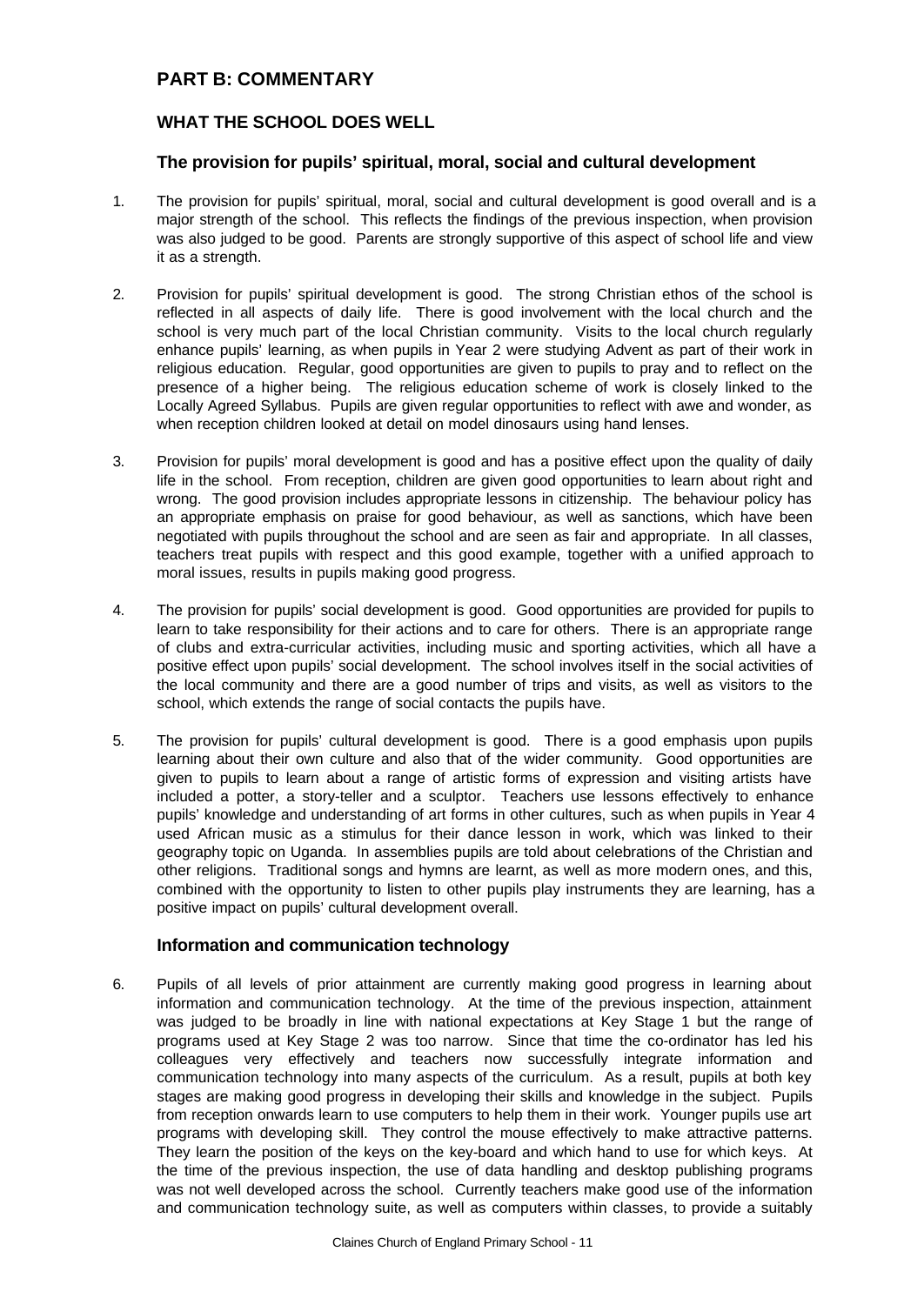wide range of opportunities for pupils to develop their skills in these aspects of the subject. Good use is made of word processing, drawing, logo and data handling programs to support work in mathematics and English. For example, lower-attaining pupils in Year 6 work in the information technology suite, with a classroom assistant to word-process their English work. They have good support from the classroom assistant and change the font for their title-page with confident ease. Higher-attaining pupils in Year 5 have good keyboard skills and switch machines on and find the correct program without adult help.

- 7. Learning is effectively linked to work in other subjects and this has a positive impact on pupils' learning in both subjects. Knowledge of pattern and geometry is effectively enhanced through the use of simple logo programs. Pupils in Year 6 made effective use of the internet to research information on Sedburgh, which they were comparing to Claines as part of their work in geography. Pupils confidently changed between various programs to download material and paste text and pictures into the leaflets they were producing as part of the lesson. Mouse control is good and pupils are adept at minimising maps and pictures to fit into their leaflets. Although none of the pupils are able to touch-type, they have a good knowledge of the position of the various keys on the keyboard.
- 8. The provision for both hardware and software has been improved recently, including providing access to the internet. However, the school is aware that there is still a need for further developments in the subject and it is still a priority in the development plan. Although the computer suite is used regularly and well, there is insufficient space for all pupils in larger classes to all have access to a computer. While teachers work very hard to provide suitable alternative activities, these are not as effective in developing pupils' skills as actually using the computers.

#### **The provision for children under five in the reception class**

- 9. The provision for children under five in the reception class is good. Children are given good opportunities to develop their skills appropriately in all six areas of learning for the foundation stage. There is an appropriate ratio of adults to children, supplemented effectively by volunteers, and this ensures that a suitably wide range of activities can be planned each day. The teacher and other adults work together effectively to ensure that work is planned appropriately to meet the needs of individual children. The curriculum is suitably planned to include interesting opportunities for both indoor and outdoor activities and this ensures that the children are suitably enthused and challenged in their learning. There is good communication with the local nursery and this is helpful when children start school.
- 10. Children quickly learn the routines of the reception class and come in happily each morning with their parents and carers. They are confident as they move around the room, choosing books and telling their news to their friends and the staff. The teacher makes good use of opportunities to reinforce and develop their knowledge and understanding in all aspects of the curriculum for the foundation stage. Times such as registration are effectively used to count and learn about number, as well as developing children's vocabulary. The reception provision includes a safe outdoor area, which is used on all but the most inclement of days to extend children's physical and creative development as well as their social skills and knowledge and understanding of the world. There are many suitable opportunities to develop skills of language, literacy and communication and the environment is bright and attractive.
- 11. The quality of the teaching and learning is sound and children make steady progress throughout their time in reception. Standards are above average when children transfer into Key Stage 1. The calm and quiet manner of the staff ensures that each child has an opportunity to make their contribution to discussions. The spiritual, moral, social and cultural development of these children is also well provided for. Procedures to assess the progress children make are used well when planning new activities. Children who initially have difficulty in taking turns or sharing are given good opportunities to develop these skills and those who are shy are effectively encouraged to join in.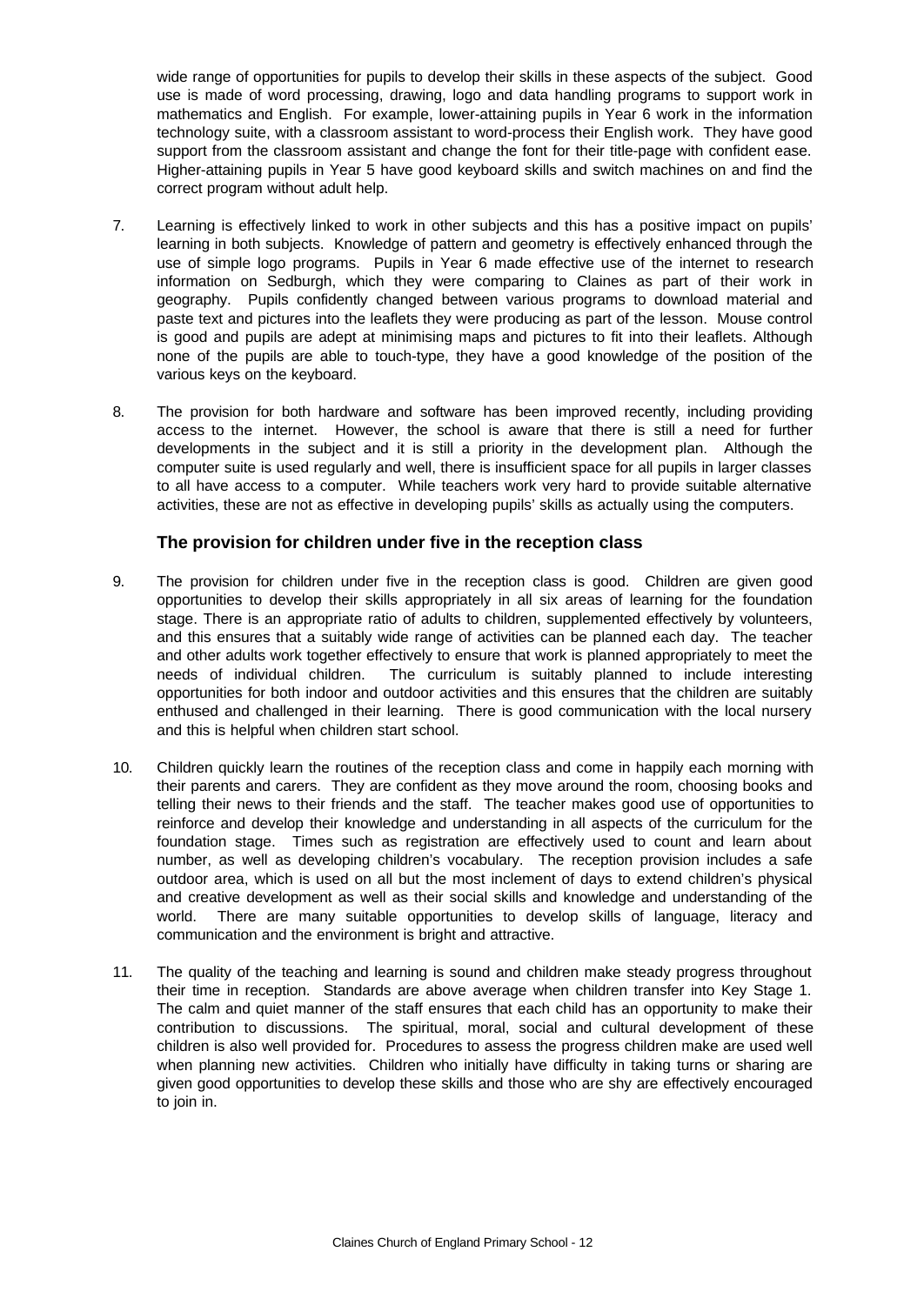#### **The provision for pupils with special educational needs**

- 12. The provision for pupils with special educational needs is good. As a result they make good progress towards the targets in their Individual Education Plans. Parents are very supportive of the work the school does in this area.
- 13. The special needs co-ordinator is very knowledgeable about the needs of these pupils, including more able, gifted and talented pupils. The school's register of special needs is kept up to date and closely follows the recommendations of the Code of Practice. Parents are suitably involved in reviews of their children's progress and many willingly support the extra opportunities provided for these pupils before school starts in the morning. Individual Education Plans are well written. They are very detailed and not only have apt targets but also clearly show the progress that individual pupils have made over time. The good support provided often ensures that pupils require less support as they move through the school. The co-ordinator meets with teachers and other support staff regularly and this good communication allows all staff to know what each pupil's current targets for learning are. The learning support assistant provides good quality support for pupils at stages two and three of the Code of Practice. On some occasions this is within the normal class setting and at other times in the quiet learning area, when this is more appropriate to the task and the needs of the individual pupils involved. Good communication between the special needs co-ordinator and the co-ordinators of the next schools the pupils attend ensures minimal disruption at transition.

#### **Links with parents and the community**

14. At the time of the previous inspection communication with parents was identified as an area for improvement. Since that time a concerted effort has been made and good progress has been made in resolving a number of aspects of the school's links with parents and the community. Communication is now good overall. The school aims are now published and known to all. The school prospectus has been totally rewritten and the quality of written information is greatly improved, being attractive and easy to read. Most parents at the pre-inspection meeting and in their letters and questionnaires felt that the school now works closely with them. They feel they are generally well informed about the progress their children are making. They believe communication is now good and that they are generally well informed. Parents of children in the oldest class felt that this was very good and a particular strength. There are opportunities for parents to meet formally with teachers twice each year and they are informed at the start of each year about the topics their children are to be taught. Termly workshops are provided to inform parents about different aspects of the curriculum. Most parents would feel comfortable approaching the school with questions or problems and feel that appropriate attention was given to these. Parents say that, in the main, their children like coming to school and that it is a caring and friendly community and any issues are swiftly resolved. There is a new homework policy and each pupil has a homework diary. Most parents say they know about the homework their child is expected to do. However, some parents think that older pupils in some classes are given less consistent homework tasks than their younger peers. Parents are effectively involved throughout the day and make a very positive contribution to school life. They run a book shop and a uniform shop, as well as helping in classes and on trips and visits. The school's links with the community are good and in particular the links with the local church. These links have a very positive effect upon pupils' learning and not least the provision the school makes for their spiritual, moral, social and cultural development.

#### **The development of analysis of assessment data**

15. There has been a good level of improvement in the development of assessment since the previous inspection, although the school recognises there is still a need to develop this further. At the time of the last inspection, assessment was identified as a key issue. There were not judged to be simple, manageable systems in place for tracking progress in each subject. The school has worked hard and currently there is a good amount of assessment in various aspects of English and mathematics. Pupils are assessed regularly using statutory and optional end of year tests and the information gained is carefully tabulated. The co-ordinator and the acting head teacher have worked hard tracking information within school to identify pupils' progress in English and mathematics. The assessment co-ordinator carefully analyses overall results to identify which parts of the tests pupils are less successful in. This information is then discussed by staff and moderations made to the curriculum planning to remedy this as a result.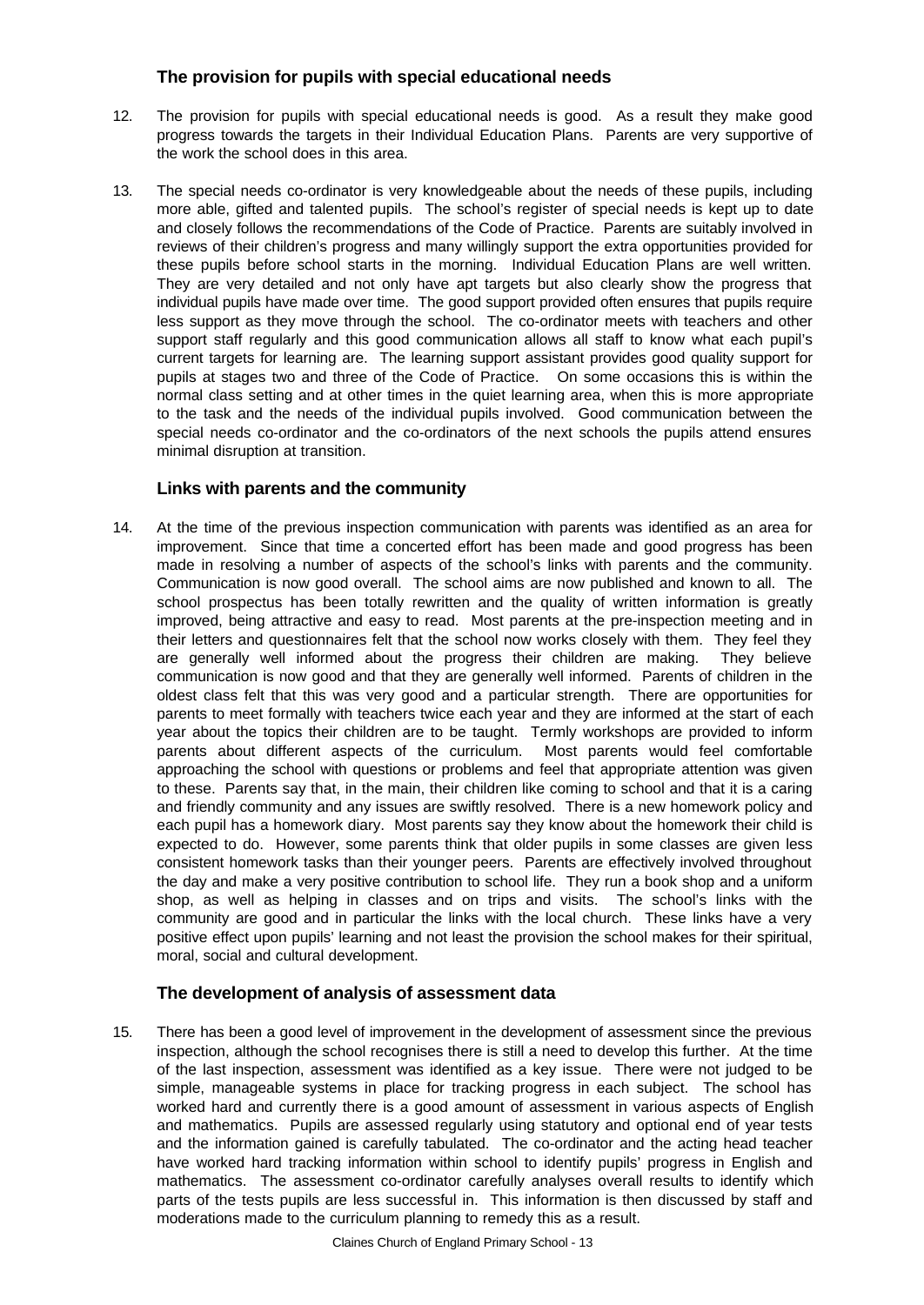- 16. Pupils' individual progress is monitored and targets set at the end of each year. These targets are then shared with parents and the receiving teachers. Group targets are also set for literacy and numeracy and the information has also been used effectively for grouping of pupils within classes. As a result of the recent analysis of assessment data the school has identified areas of unsatisfactory progress in writing at both key stages. The acting headteacher has started to put procedures in place to try to resolve this.
- 17. The tracking and monitoring procedures for pupils with special educational needs are good. Individual Education Plans are regularly rewritten as a result of assessment information. This regular review procedure has a positive impact on the teaching and learning of pupils with special needs and the progress they make towards their learning targets. A whole-school marking policy has been developed recently and the school has currently identified a need to focus on the moderation of teachers' marking. The co-ordinator has identified the need to link with teachers in other schools to make this activity even more effective.
- 18. Co-ordinators have started to develop their roles to monitor work in their subjects. At present this is mainly effected by the monitoring of teachers' planning and evaluation sheets. Co-ordinators have not yet had suitable opportunities to monitor teaching and learning or the work in pupils' books. As a result they do not all always have a clear view of the progress pupils make in their subject throughout the school. This has been identified as an area for further development.

## **WHAT COULD BE IMPROVED**

#### **Progress in writing at both key stages**

- 19. Pupils do not always make sufficient progress in writing. Attainment on entry to the school is above average. Due to sound teaching in reception pupils' attainment is still above average and they are well on their way to learn to read and write by the time they enter Year 1. However, progress has been unsatisfactory at Key Stage 1 in the long term and at the end of the key stage pupils' attainment in writing is only average overall. The standard of pupils' spelling is satisfactory overall, although there is a significant incidence of inaccurate spelling in pupils' writing. Standards in handwriting are variable and a significant proportion of the pupils do not hold pencils with an easy grip by the time they are seven. As a result, they have difficulty in keeping their writing regular and clear. A significant number form letters and numbers incorrectly, despite current regular handwriting lessons. The results of the end of key stage tests in writing in 2000 were average but well below average when compared to similar schools. However, the young age of many of that cohort was partially responsible for these low test results.
- 20. At the start of Key Stage 2, the progress pupils make in their writing continues to be unsatisfactory. Pupils do not have sufficient regular opportunities to write at length or create their own poetry and stories and lessons provide too little challenge. Written tasks are frequently set which are the same for all pupils and which are undemanding for most and do not take account of their good general language skills. As a result their ability to write is under-developed in relation to their oral abilities, which are good. Assessment data and scrutiny of work indicate that many pupils make little or no progress in writing during the first part of Key Stage 2 and standards in writing of a significant proportion regress. The co-ordinator has started to lead the subject well. The recent monitoring of teaching and learning, the scrutiny of work books and the analysis of data by the co-ordinator and the current acting head have resulted in the school recently identifying this weakness and action has started to be taken to resolve the problem. There has been recent staff training on literacy generally and writing in particular is a current focus for development for the whole school. The acting headteacher currently supports teaching at the start of Key Stage 2. Very effective use has been made of information and communication technology in some classes to develop pupils' writing skills. As pupils move through the key stage the good quality of the teaching they receive in the oldest classes causes them to make good progress so that, by the end of the key stage, standards in English are above average overall.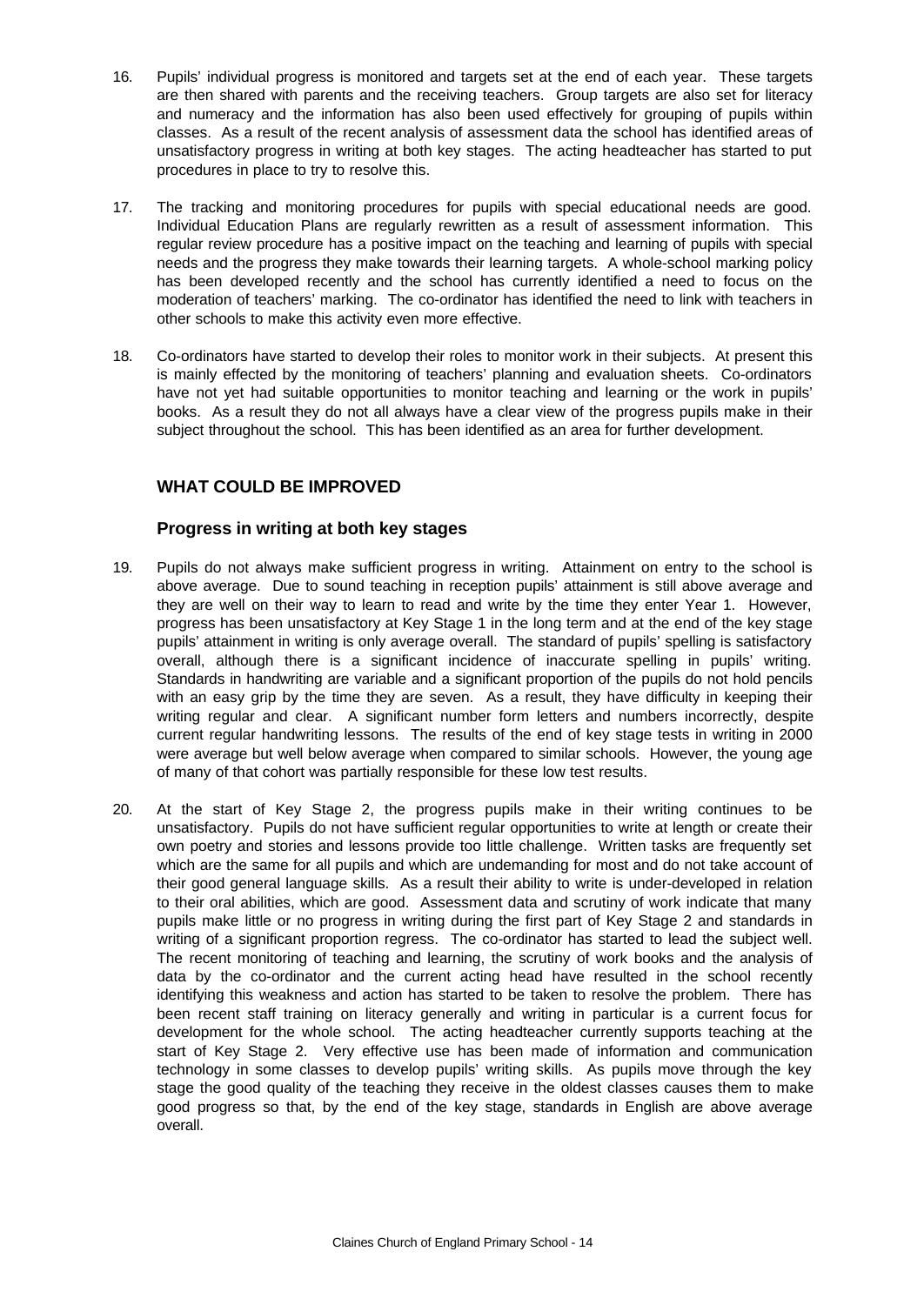#### **Progress in science at Key Stage 2**

- 21. At the end of Key Stage 1, pupils' attainment in science is above average. They confidently make circuits and can draw effective diagrams and write clear instructions to friends to enable them to repeat the experiment. They have a good knowledge of scientific vocabulary. A small but significant number of pupils, in Year 1, already know words such as 'transparent', 'opaque' and 'translucent'. However, at Key Stage 2, overall progress is too slow and standards are currently only average overall at the end of the key stage. This indicates unsatisfactory progress as these same pupils were judged to be above average in their science by the previous inspection and also were assessed by the school as being above average in the end of key stage tests at the end of Key Stage 1.
- 22. In the younger class at Key Stage 2, pupils cover work again that has already been taught at Key Stage 1, but the work is not at a significantly higher level than previous lessons. This is a contributory factor to the unsatisfactory progress these pupils make. For example, pupils in Year 3 complete work on electricity and circuits that is not significantly more advanced than that already successfully completed by pupils in Year 2.
- 23. Teachers' organisation of the curriculum involves science lessons for many classes, including those in Year 1, which go on for the whole afternoon. While this provides good opportunities for pupils to take part in practical activities, such as pond dipping, it is inappropriate to meet the learning needs of most pupils in other aspects of the subject. It also compounds difficulties for teachers when planning for these lessons. For example, it is harder for teachers to adapt lessons to the specific needs of individual pupils as the differential in progress between higher and lowerattaining pupils becomes greater over these extended periods, as was observed in a lesson at Key Stage 2. As a result, opportunities to tailor lessons to the specific needs of individual pupils are often missed. This has a negative impact on the progress made by average and lowerattaining pupils.
- 24. Scrutiny of work indicates that in the majority of lessons at Key Stage 2, pupils of all levels of prior attainment are given the same work. Higher-attaining pupils cope with this work effectively and make suitable progress; however, others have less understanding of the tasks they have completed. Much of the teaching is didactic; for example, teachers provide many tables, charts and diagrams for pupils to copy. While there is variation in the skill with which these charts are reproduced, much of the work in books of the highest and lowest-attaining pupils is identical. Average and lower attaining pupils do not always have sufficient understanding of the work they have completed. This practice also limits pupils' ability to learn to devise their own methods of recording information.
- 25. Curriculum planning appropriately covers the areas of learning about life processes and living things, materials and their properties and physical processes effectively, although some aspects of the curriculum have a far stronger emphasis than others. However, insufficient regular emphasis is given to developing pupils' skills of scientific enquiry. Teachers' planning does not ensure pupils' progressive knowledge and acquisition of these skills throughout the key stage. As a result, pupils lack confidence in this important aspect of science by the end of the key stage. Pupils in Year 6 do not have sufficient confidence in the selection of equipment for the setting up of experiments. They are overly reliant on their teacher to decide suitable methods for testing theories and also to present their findings in tables and charts. Their ability to make predictions is not sufficiently well developed in relation to their ability and prior attainment at the end of Key Stage 1. They are well behaved and patiently spend the afternoon recording the temperature of melting ice lollies, with different forms of insulation, for example. They do not question the fact that inaccurate insertion of the thermometers registers temperatures as going up and down throughout the course of the afternoon. Some pupils claim to record temperatures of melted lollies which are lower than ones which are still partially frozen.
- 26. The co-ordinator has developed planning sheets and does monitor teachers' planning and their evaluations of lessons. However, he has not yet had the opportunity to monitor teaching and learning in lessons and has not scrutinised pupils' work in books.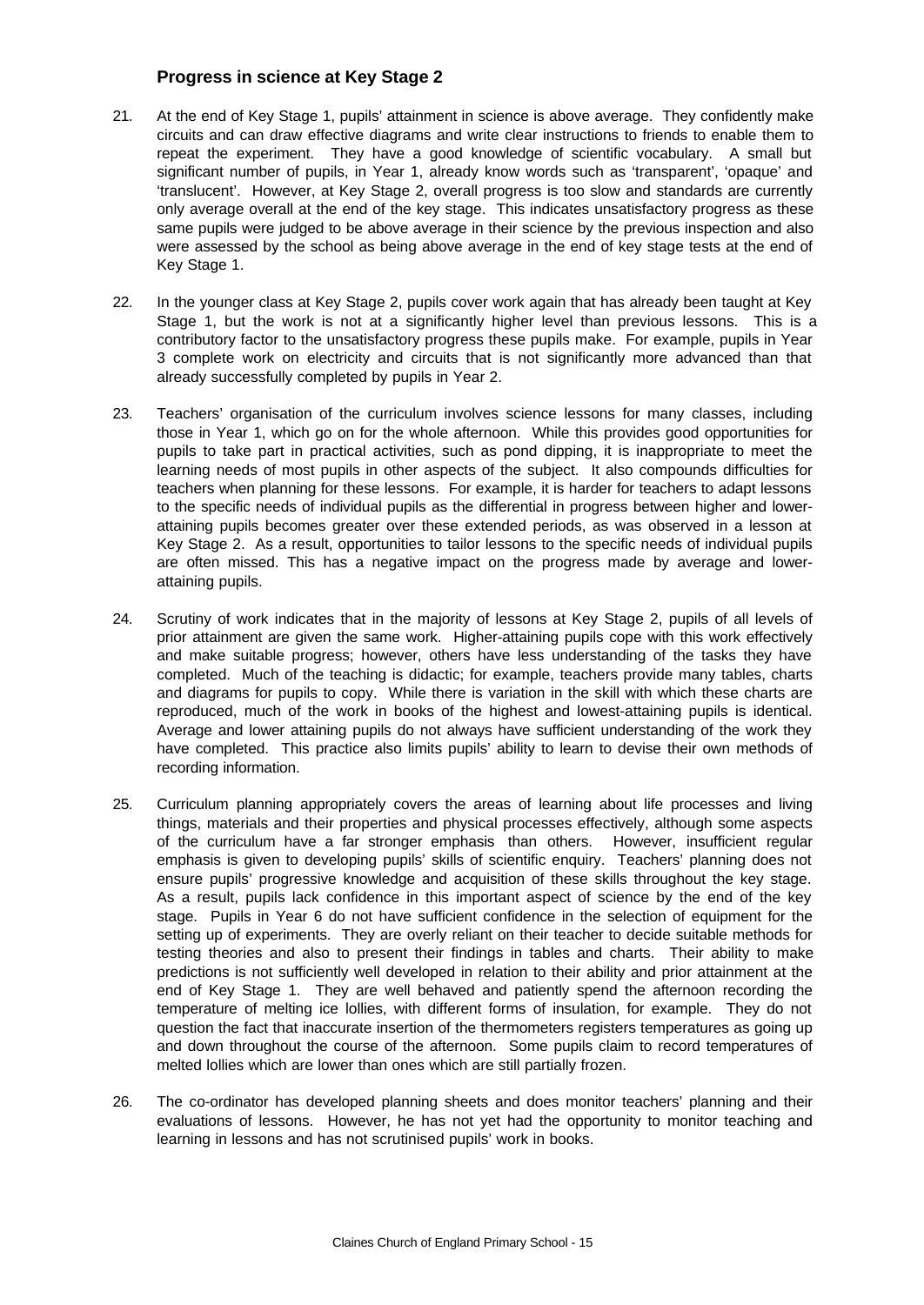#### **WHAT SHOULD THE SCHOOL DO TO IMPROVE FURTHER?**

- 27. In order to improve standards the headteacher, staff and governors should
	- (1) Raise standards in writing at both key stages by:-
		- providing all pupils with regular opportunities to write at length in a range of styles; (20)
		- ensuring that all lessons are effectively planned to meet the needs of all pupils, including providing sufficient challenge and pace for potentially higher-attaining pupils in all classes; (20)
		- monitoring teaching and learning in all classes and ensuring that all lessons follow the school's literacy programme and providing further training for teachers where this is necessary; (20)
		- ensuring that all pupils are taught to hold a pencil comfortably in such a way that they can form their letters easily, and giving regular opportunities for the youngest pupils to learn how to form letters neatly. (19)

(2) Raise standards of attainment in science at Key Stage 2 by:-

- monitoring teaching and learning more effectively to ensure that all pupils are given work which is suitably well matched to their individual learning requirements; (22, 23, 25, 26)
- planning lessons so that they are of suitable length to effectively teach each aspect of science; (23, 25)
- providing pupils with sufficient, regular opportunities to make appropriate progress in developing their skills of scientific enquiry. (25)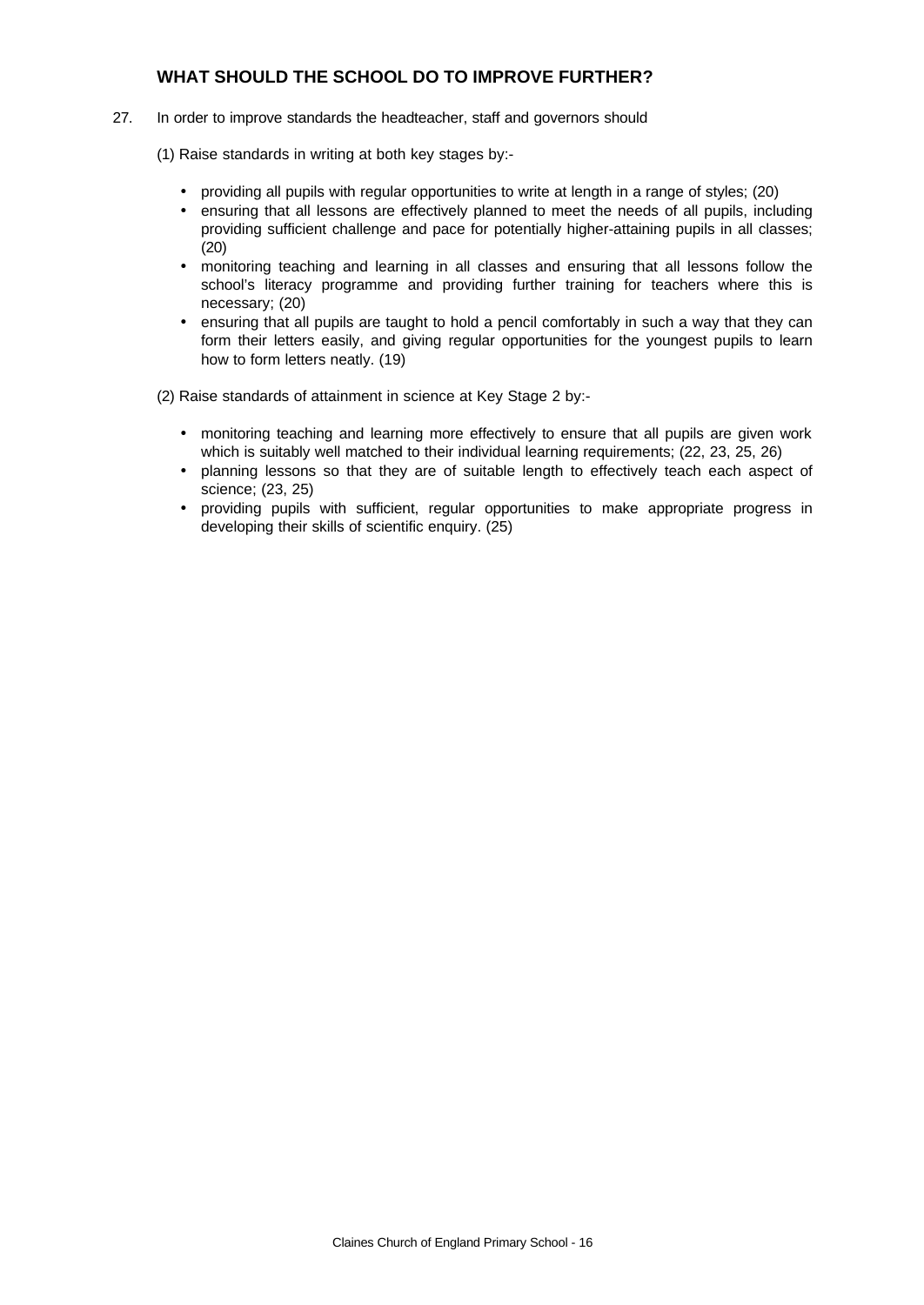# **PART C: SCHOOL DATA AND INDICATORS**

#### *Summary of the sources of evidence for the inspection*

Number of lessons observed

Number of discussions with staff, governors, other adults and pupils

| 18 |  |
|----|--|
| 12 |  |

#### *Summary of teaching observed during the inspection*

| Excellent | Very good | Good | Satisfactory | Unsatisfactory | Poor | Very Poor |
|-----------|-----------|------|--------------|----------------|------|-----------|
|           |           | 50   | ົ<br>ںں      |                |      |           |

*The table gives the percentage of teaching observed in each of the seven categories used to make judgements about lessons.*

#### *Information about the school's pupils*

| Pupils on the school's roll                                      | Nurserv | $YR - Y6$ |
|------------------------------------------------------------------|---------|-----------|
| Number of pupils on the school's roll (FTE for part-time pupils) |         | 202       |
| Number of full-time pupils eligible for free school meals        |         |           |

*FTE means full-time equivalent.*

| Special educational needs                                           | Nurserv | YR-Y6 |
|---------------------------------------------------------------------|---------|-------|
| Number of pupils with statements of special educational needs       |         |       |
| Number of pupils on the school's special educational needs register |         | 28    |

| English as an additional language                       | No of pupils |
|---------------------------------------------------------|--------------|
| Number of pupils with English as an additional language |              |

| Pupil mobility in the last school year                                       |    |  |  |
|------------------------------------------------------------------------------|----|--|--|
| Pupils who joined the school other than at the usual time of first admission | 19 |  |  |
| Pupils who left the school other than at the usual time of leaving           | 19 |  |  |

## *Attendance*

#### **Authorised absence Unauthorised absence**

|                           | %   |                           | %   |
|---------------------------|-----|---------------------------|-----|
| School data               | 4.5 | School data               | 0.1 |
| National comparative data | 5.4 | National comparative data | 0.5 |

*Both tables give the percentage of half days (sessions) missed through absence for the latest complete reporting year.*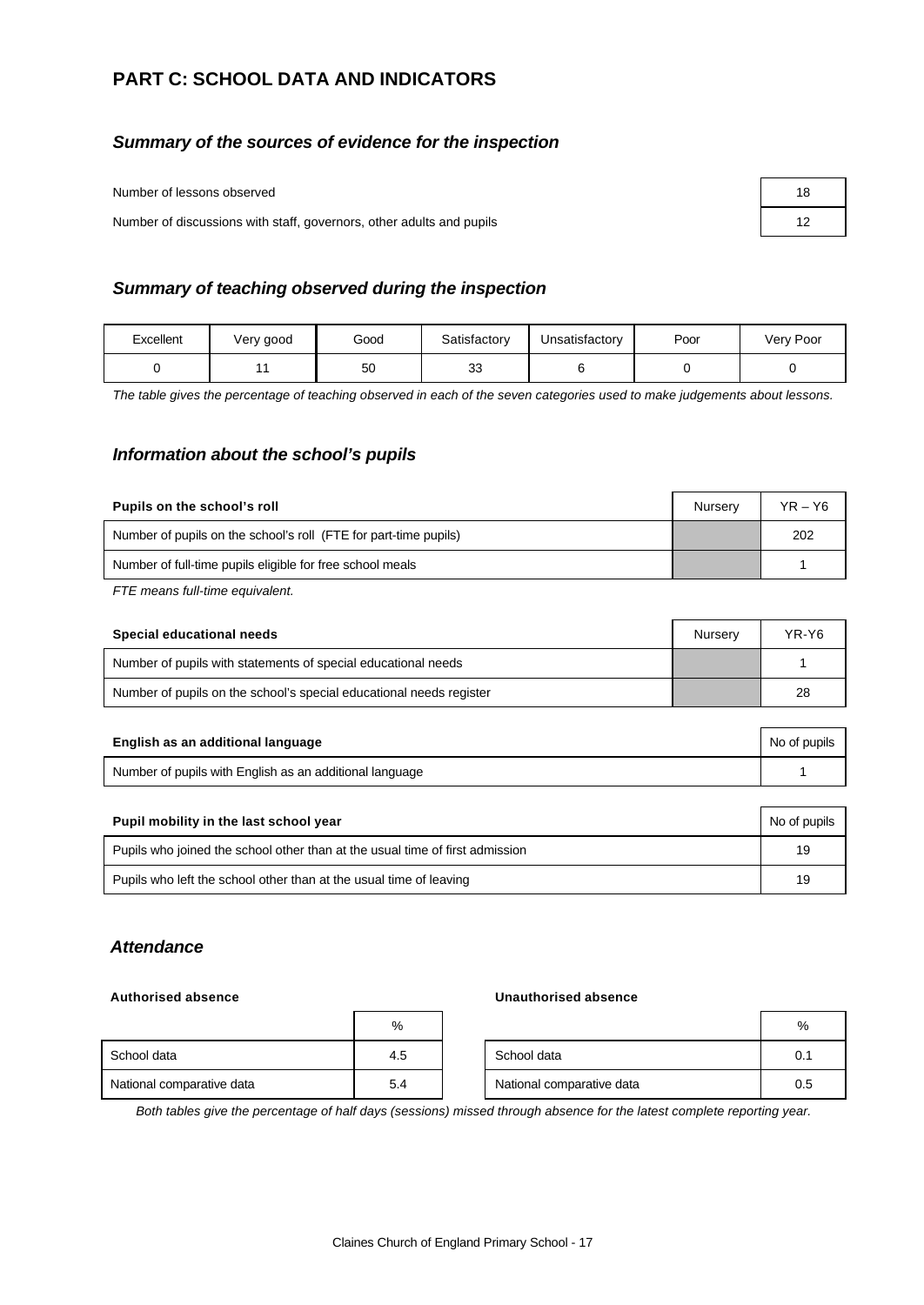|                                                                                        | Year        | <b>Boys</b> | Girls              | Total   |         |    |
|----------------------------------------------------------------------------------------|-------------|-------------|--------------------|---------|---------|----|
| Number of registered pupils in final year of Key Stage 1 for the latest reporting year | 2000        | 14          | 16                 | 30      |         |    |
| <b>National Curriculum Test/Task Results</b>                                           |             | Writing     | <b>Mathematics</b> |         |         |    |
| Reading                                                                                |             |             |                    |         |         |    |
|                                                                                        | <b>Boys</b> | 12          | 10                 |         | 12      |    |
| Numbers of pupils at NC level 2<br>and above                                           | Girls       | 14          |                    | 13      |         | 14 |
|                                                                                        | Total       | 26          |                    | 23      | 26      |    |
| Percentage of pupils                                                                   | School      | 87(90)      |                    | 77 (90) | 87 (90) |    |
| at NC level 2 or above                                                                 | National    | 83 (81)     |                    | 85 (83) | 90(86)  |    |

| <b>Teachers' Assessments</b>                 |          | <b>English</b> | <b>Mathematics</b> | <b>Science</b> |
|----------------------------------------------|----------|----------------|--------------------|----------------|
|                                              | Boys     | 10             | 11                 | 14             |
| Numbers of pupils at NC level 2<br>and above | Girls    | 14             | 14                 | 15             |
|                                              | Total    | 24             | 25                 | 29             |
| Percentage of pupils                         | School   | 80 (86)        | 83 (90)            | 97 (97)        |
| at NC level 2 or above                       | National | 84 (82)        | (86)<br>88         | (87)<br>88     |

*Percentages in brackets refer to the year before the latest reporting year.*

# *Attainment at the end of Key Stage 2*

*Attainment at the end of Key Stage 1*

|                                                                                        | Year | Bovs | Girls | $\tau$ otal |
|----------------------------------------------------------------------------------------|------|------|-------|-------------|
| Number of registered pupils in final year of Key Stage 2 for the latest reporting year | 2000 |      |       | د∠          |

| <b>National Curriculum Test/Task Results</b> |             | English    | <b>Mathematics</b> | <b>Science</b> |
|----------------------------------------------|-------------|------------|--------------------|----------------|
|                                              | <b>Boys</b> | 8          | 6                  |                |
| Numbers of pupils at NC level 4<br>and above | Girls       | 14         | 13                 | 14             |
|                                              | Total       | 22         | 19                 | 21             |
| Percentage of pupils                         | School      | (96)<br>88 | 76 (88)            | 84 (100)       |
| at NC level 4 or above                       | National    | (70)<br>75 | (69)<br>72         | 85<br>77       |

| <b>Teachers' Assessments</b>                 |          | English | <b>Mathematics</b> | <b>Science</b> |
|----------------------------------------------|----------|---------|--------------------|----------------|
|                                              | Boys     | 6       | 6                  |                |
| Numbers of pupils at NC level 4<br>and above | Girls    | 13      | 13                 | 13             |
|                                              | Total    | 19      | 19                 | 20             |
| Percentage of pupils                         | School   | 76 (81) | 76 (88)            | 80 (85)        |
| at NC level 4 or above                       | National | 70 (68) | 72 (69)            | 80 (75)        |

*Percentages in brackets refer to the year before the latest reporting year.*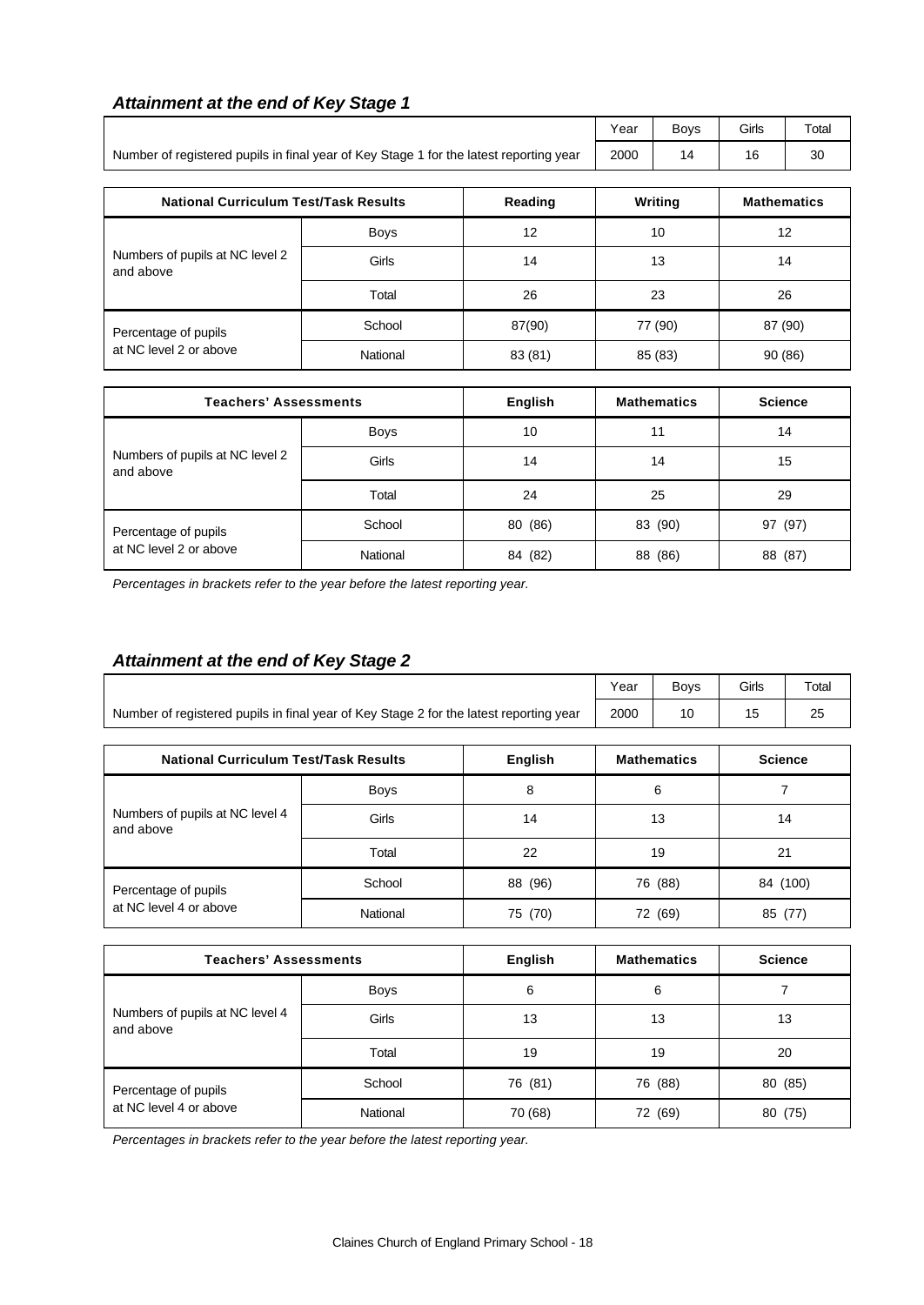|                                 | No of pupils |                              | Fixed period | Perma    |
|---------------------------------|--------------|------------------------------|--------------|----------|
| Black - Caribbean heritage      | 2            | Black - Caribbean heritage   | 0            | 0        |
| Black - African heritage        | 0            | Black - African heritage     | 0            | 0        |
| $Black - other$                 | 0            | Black - other                | 0            | 0        |
| Indian                          | 0            | Indian                       | 0            | 0        |
| Pakistani                       | $\Omega$     | Pakistani                    | 0            | $\Omega$ |
| Bangladeshi                     | $\Omega$     | Bangladeshi                  | 0            | 0        |
| Chinese                         | $\Omega$     | Chinese                      | 0            | 0        |
| White                           | 200          | White                        | 0            | 0        |
| Any other minority ethnic group |              | Other minority ethnic groups |              |          |

*This table refers to pupils of compulsory school age only.*

#### **Qualified teachers and classes: YR – Y6**

| Total number of qualified teachers (FTE) |      | Financial year | 1999/ |
|------------------------------------------|------|----------------|-------|
| Number of pupils per qualified teacher   | 25.3 |                |       |
| Average class size                       | 28.8 |                |       |

#### **Education support staff: YR - Y6**

| Total number of education support staff |    |
|-----------------------------------------|----|
| Total aggregate hours worked per week   | 82 |

*FTE means full-time equivalent.*

## *Ethnic background of pupils Exclusions in the last school year*

| No of pupils |                              | Fixed period | Permanent |
|--------------|------------------------------|--------------|-----------|
| 2            | Black - Caribbean heritage   |              |           |
|              | Black - African heritage     | Ω            |           |
| n            | $Black - other$              | 0            |           |
| ი            | Indian                       | U            |           |
| ი            | Pakistani                    | 0            |           |
| 0            | Bangladeshi                  | 0            |           |
|              | Chinese                      | U            |           |
| 200          | White                        | O            |           |
|              | Other minority ethnic groups |              |           |

*This table gives the number of exclusions of pupils of compulsory school age, which may be different from the number of pupils excluded.*

## *Teachers and classes Financial information*

| 1.00<br>-----<br>Total number<br>t qualified teachers<br>οt<br>ΙF. |  | inancial vear | 1999 |
|--------------------------------------------------------------------|--|---------------|------|
|                                                                    |  |               |      |

| Average class size                      | 28.8 |  |                                            |         |
|-----------------------------------------|------|--|--------------------------------------------|---------|
|                                         |      |  | Total income                               | 356,607 |
| Education support staff: YR - Y6        |      |  | Total expenditure                          | 365,858 |
| Total number of education support staff | 6    |  | Expenditure per pupil                      | 1,820   |
| Total aggregate hours worked per week   | 82   |  | Balance brought forward from previous year | 15,786  |
|                                         |      |  | Balance carried forward to next year       | 6,535   |